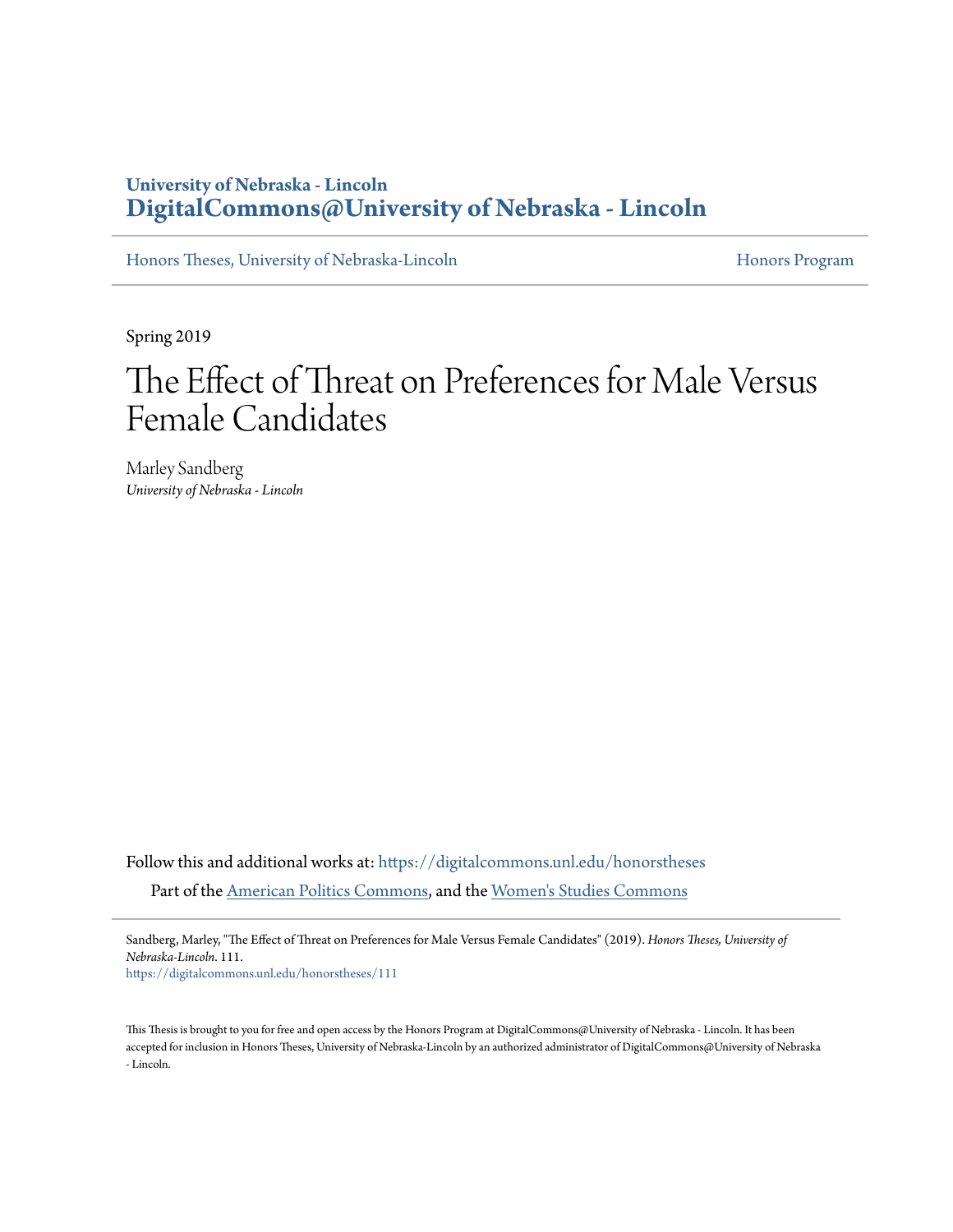The Effect of Threat on Preferences for Male versus Female Candidates

An Undergraduate Honors Thesis

Submitted in Partial Fulfillment of

University Honors Program Requirements

University of Nebraska-Lincoln

by

Marley M. Sandberg, B.A.

Political Science, Women's and Gender Studies

College of Arts and Sciences

14 February 2019

Faculty Mentors:

Ingrid J. Haas, Ph.D., Political Science

Sarah Gervais, Ph.D., Psychology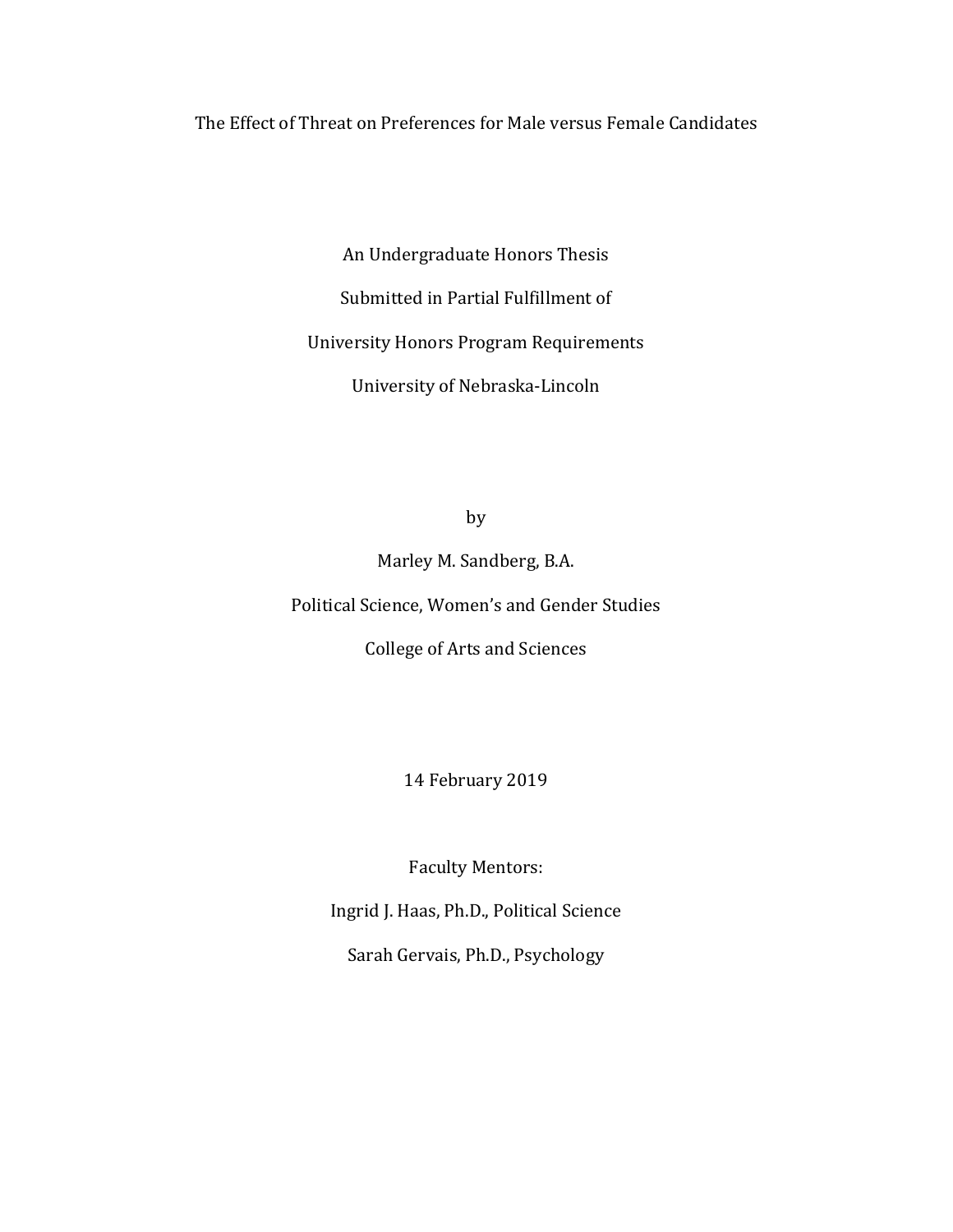#### **Abstract**

In the United States, there is a continuing question of why the political bodies of the government, (i.e. the Senate and the House of Representatives) lack descriptive representation for women (Paxton, Kunovich & Hughes, 2007). We have seen a growing body of research that tries to explain this lack of female politicians. While many explanations have been found that partially explain this, such as incumbent status favoring men, and fewer political role models for women (Paxton, Kunovich & Hughes, 2007), there still has been no definitive answer. There is reason to believe that threat may play a role in a lack of female political leaders, as threat has been found to create powerful shifts in political attitudes in individuals that may make them prefer male candidates over female candidates (Jost & Thórisdóttir, 2011). This study examines the relationship between threat and preferences, voting intentions, and stereotypes of male versus female candidates with gendered descriptions. In order to examine this question, we manipulated threat using mortality salience (used in previous Terror Management Theory studies, e.g., Rosenblatt, Greenberg, Solomon, Pyszczynski, & Lyon, 1989) and had participants answer questions regarding either a male or female candidate with a gendered description (Huddy & Terkildsen, 1993). We find in this study that threat does not have an impact on preferences, voting intention, or perception of gendered traits. This research does, however, demonstrate the need for further research regarding threat and candidate gender. 

*Keywords:* threat, candidate gender, political attitudes, stereotype, candidate preference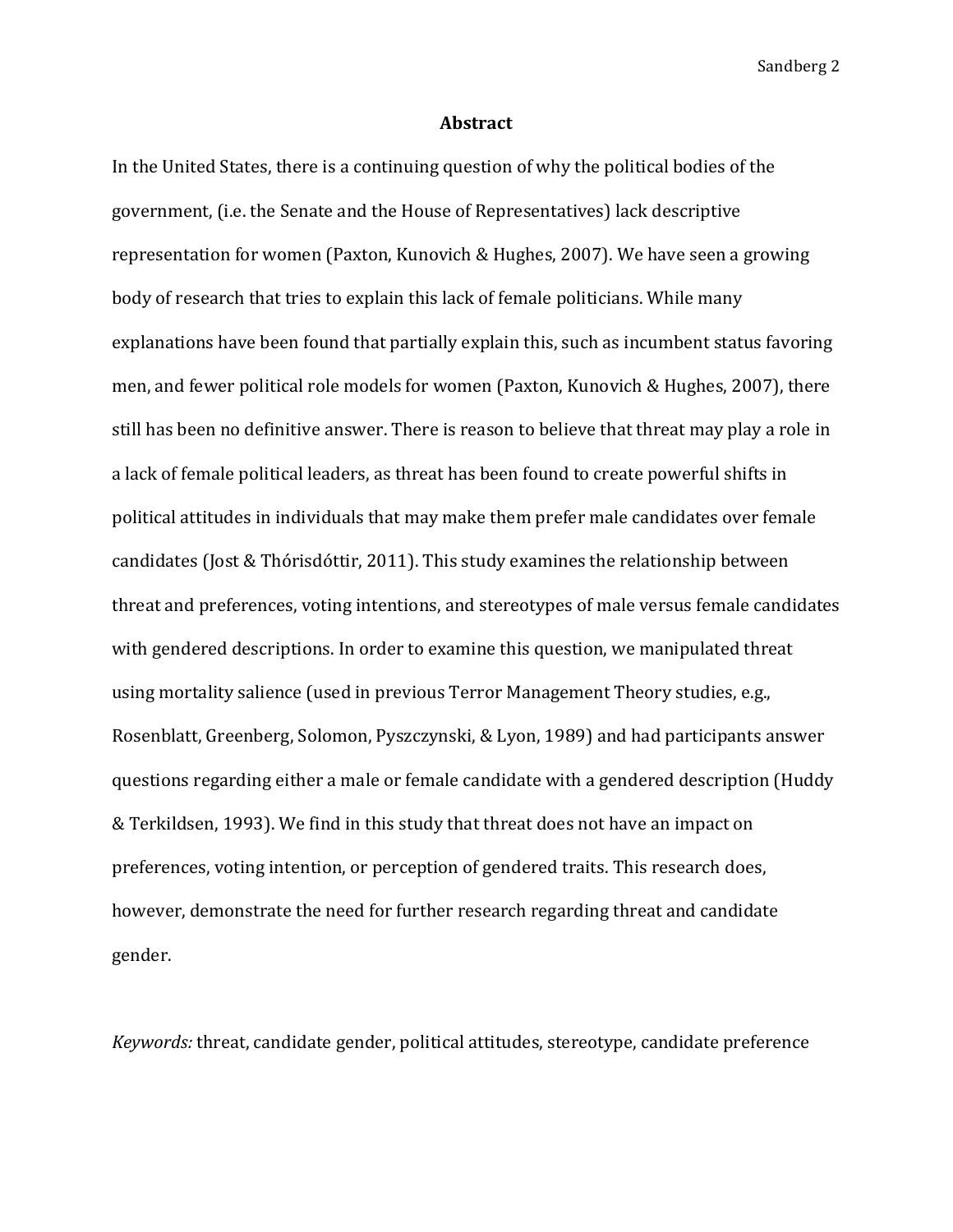#### **Introduction**

The United States currently has a very low proportion of female politicians to male politicians and has never had a female president, despite a woman being nominated in the 2016 election. While there are currently no legal barriers for women to overcome if they decide to run for office in the United States, descriptive representation remains low (Paxton, Kunovich & Hughes, 2007). The U.S. Senate currently has 25% women, and the House of Representatives currently has 23.4% women, while other countries, such as Bolivia and Costa Rica, having far better representation for women in their political bodies (Paxton, Kunovich & Hughes, 2007). Representation does remain higher in state governments in the United States than we see in the federal government, however, representation in state governments still remains low, with numbers well below 50% (Paxton, Kunovich & Hughes, 2007). While there are many factors that could be contributing to this lack of women in politics, one relevant factor may be threat. Americans often feel threatened by various factors. Some of the biggest perceived threats that Americans see are ISIS (an Islamic terrorist group), global climate change, and cyber attacks (Poushter & Manevich, 2017), and this perception of threat could affect the population's preferences, especially when it comes to politicians they are voting into office. This may be leading to more men being elected than women because voters could perceive men as being more competent in handling the threats Americans feel than women.

To understand how gender and politics are related, one must first understand gender as a general concept. The term gender refers to a status of either masculine or feminine. These concepts are socially and psychologically constructed and informed along the lines of the psychic (how one understands their gender), and how one performs their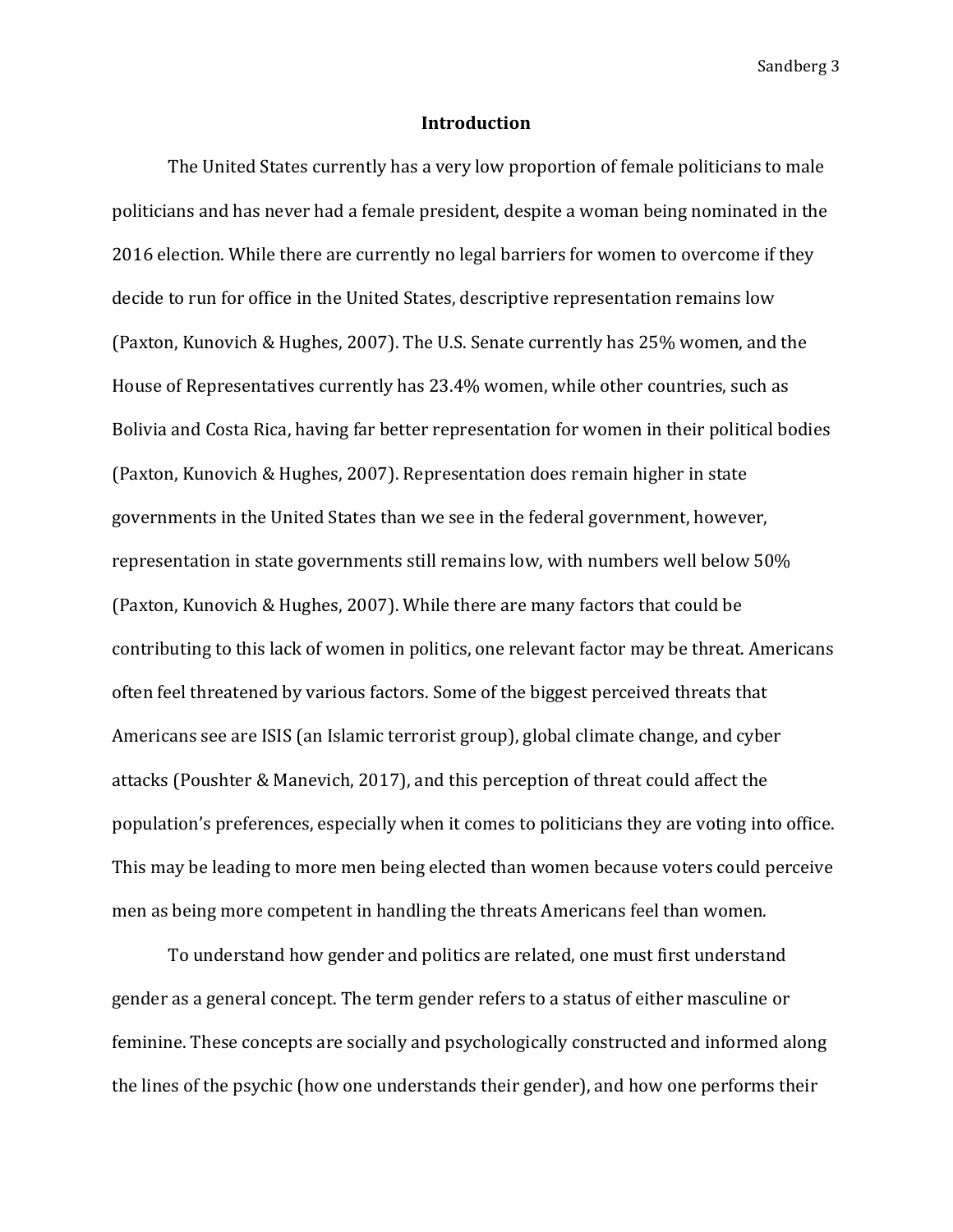gender. (Butler, 2004). While many often confuse gender with sex, it differs in the fact that sex is a biological concept, whereas gender is an achieved status created through interactions. In this regard, it is possible for one's preferred and performed gender to be different than the sex that individual was assigned at birth. Being as gender is a cultural concept, it has led to the creation of stereotypes along gender lines. Stereotypes are defined as pervasive and remarkably uniform differences in the personality traits, physical traits, and role-related behaviors ascribed to perceived groups (Huddy & Terkildsen, 1993). Women are a group that is often plagued by different stereotypes, including those about their professions and personalities. One factor that affects stereotypes is status. Someone with higher perceived status is seen as more competent, while someone with lower status is seen as possessing more warmth (Fiske, Cuddy, Glick & Xu, 2002). Given that women are often perceived to have lower status than men, they are often seen as warmer and less competent. Stereotypes also often reflect actual observations of daily life. If people often observe a certain group of people engaging in an activity, they will believe that those people are more suited to that specific activity (Eagly & Steffen, 1984).

This is especially relevant to the present research since the concept of women as a group has been present throughout much of history, and in almost all societies, women have been seen in the domestic sphere (Kelly-Gadol, 1976). In the past century, women have often been observed in American culture as being housewives and mothers. This has shaped stereotypes towards women, and has led to women being stereotyped as more fitted towards domestic tasks. These activities are seen as more communal or warm, rather than agentic or competent and therefore, the stereotypes surrounding women have placed them into these categories. (Eagly & Steffen, 1984; Fiske et al., 2002). Women who go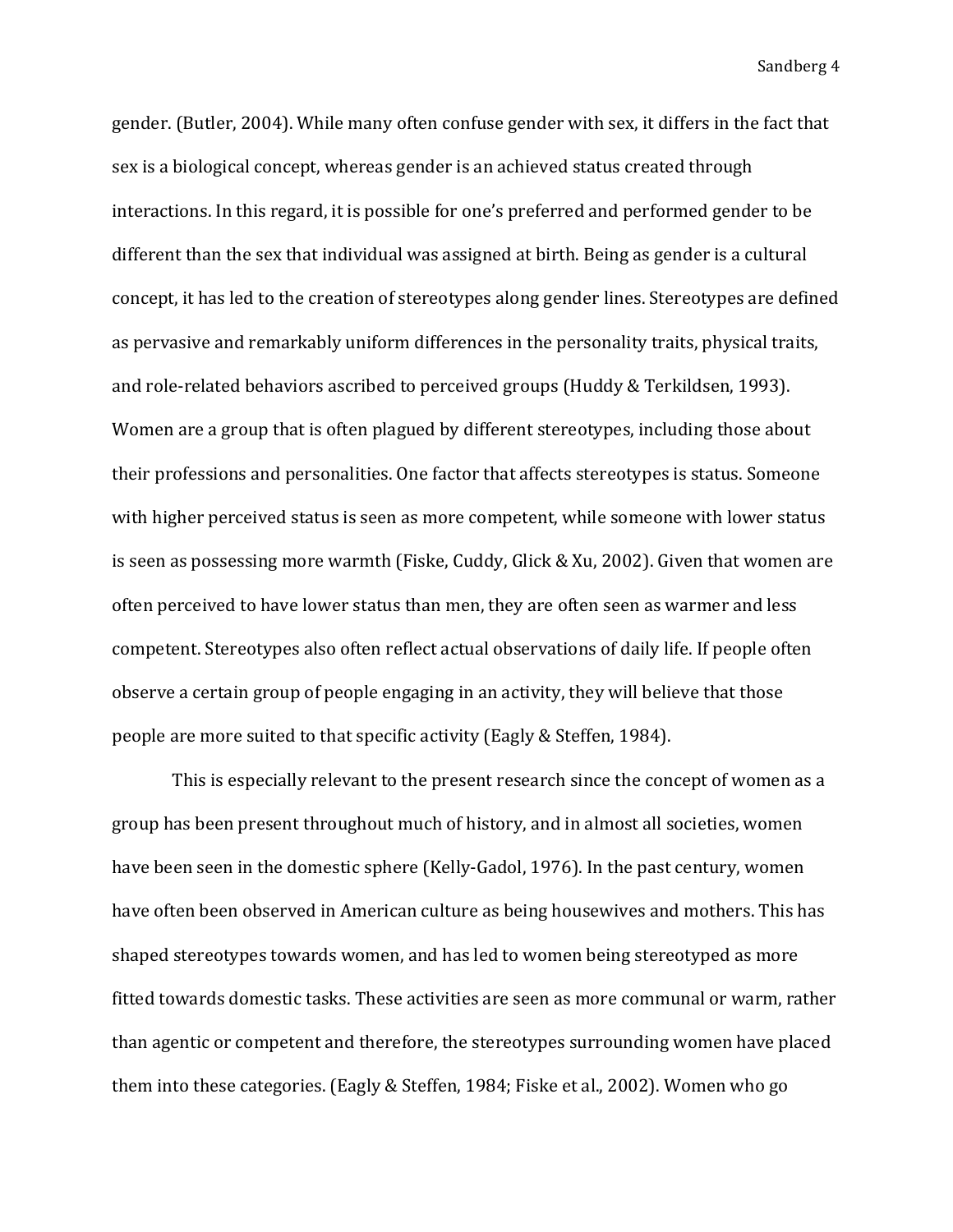against these stereotypes (e.g., career women, feminists, childless women) are generally respected, but they are not usually well-liked, and more "traditional" women (e.g., mothers, stay-at-home wives) are pitied, well-liked, but not respected (Fiske et al., 2002). Stereotypes, therefore, have created a society where women are commonly perceived to be best suited for more domestic roles than those in the working or political world.

Gender and stereotypes can continue to negatively affect women when they decide to run for political office. As mentioned above, representation for women remains low in American politics despite the removal of legal barriers. The literature offers many different suggestions as to different factors that play a role in this lack of representation. This includes the fact that there continues to be fewer women running for office than men. This is partly because men are more interested in politics than women, and also see themselves as more qualified for political positions (Paxton, Kunovich,  $&$  Hughes, 2007). This could be because women lack role models in politics, as there is such a lack of representation, and because women are less encouraged to run for office. Men also are employed more often in the jobs that make up a majority of politicians, including lawyers and business-people, which could also play into why women are encouraged to run less than men. Furthermore, political parties act as gatekeepers for running for political office. In most cases, one must be selected and supported by the party in order to be successful in a political campaign. If a political party is more interested in having men run for their party, rather than women, this can be a barrier for their entry into office (Paxton, Kunovich & Hughes, 2007). However, there has been an incline in women running, with 494 women running for office in 2018, which is up 60 percent from 2016.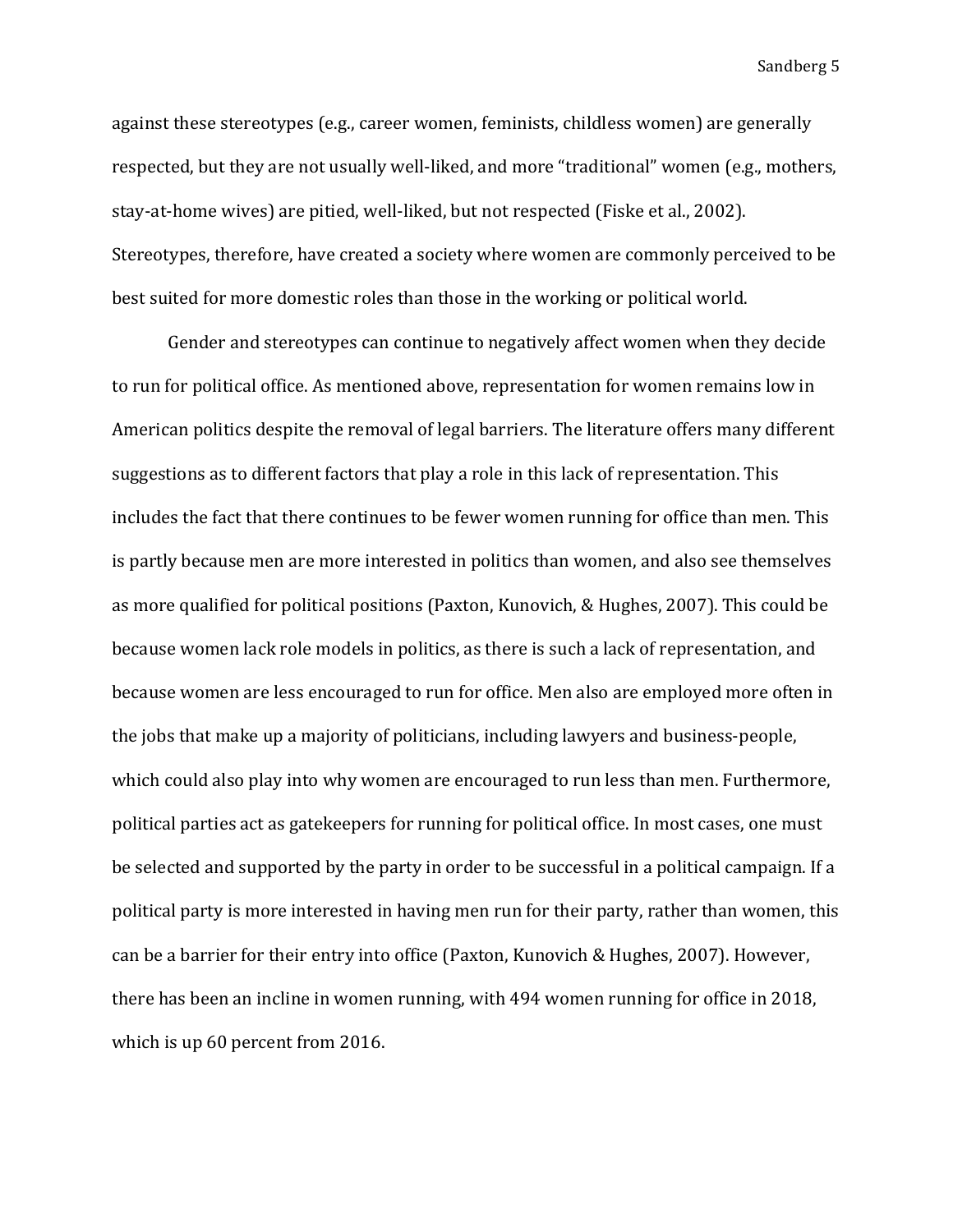Another factor to consider is voting patterns along gender lines. When we look into these patterns, we find that the gender of the voter is related to voting for a female candidate, with women voters being more likely to vote for women candidates. This is especially true for Democratic female candidates, who are more likely to identify as feminist, which may make women believe their interests will be protected by them, and even more so for Independent candidates without party attachments (Plutzer & Zipp, 1996). When we look at voting, we also clearly see a pattern of voting for incumbents over new candidates (Paxton, Kunovich & Hughes, 2007). This has also been a barrier for women as men are more likely be incumbents, because men have had control in politics much longer than women have. The stereotypes discussed earlier also contribute to a lack of women in politics. The literature shows that when women are described in more feminine terms, they are seen to be less competent in dealing with military issues, and more competent with dealing with 'compassion issues,' such as poverty and child care (Huddy & Terkildsen, 1993). All of these factors have played a part in why we see less representation of women in politics, however, they do not tell the whole story.

Another factor that may be contributing to a lack of female politicians is the concept of threat. Threat is "a situation in which one agent or a group has either the capability or intention to inflict a negative consequence on another agent or group" (Rousseau & Garcia-Retamero, 2007). Threat can take many forms, including mortality salience (having participants consider their own mortality), the threat of terrorism, or a threat to one's ingroup, among others. It can have a significant impact on individuals by triggering powerful shifts in attitudes, including having an influence on various political attitudes (Lambert, Schott, & Scherer, 2011; Jost & Thórisdóttir, 2011). It can make people lean more politically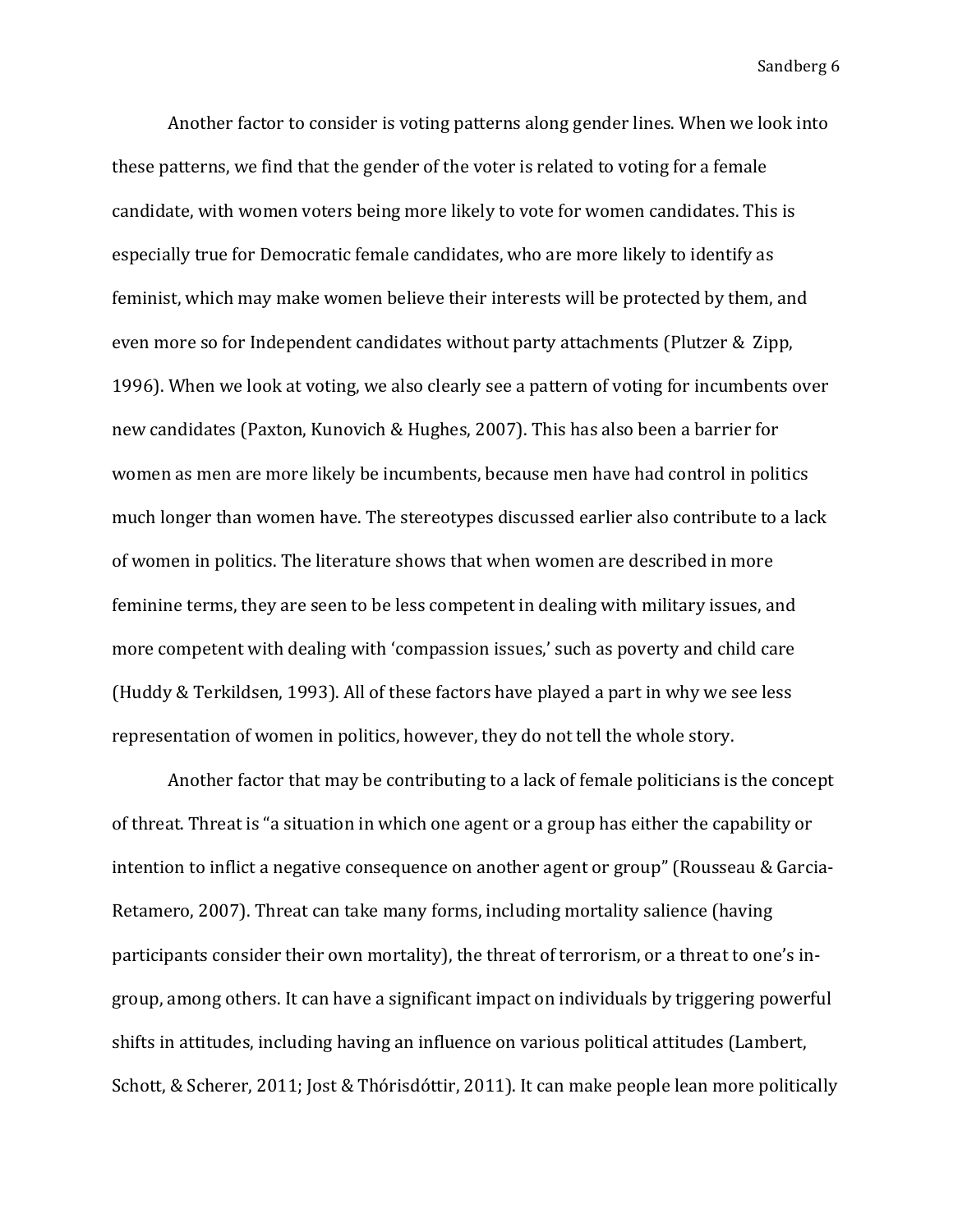conservative (and be more likely to vote for more conservative candidates), along with creating in them more of a preference for authoritarianism (Jost & Thórisdóttir, 2011; Feldman & Stenner, 1997). Threat can also lead to a preference for strong defenders of the country in order to mitigate the threat felt, especially in regards to terroristic threat, or other national level threat, and for charismatic leaders (Willer & Adams, 2008; Cohen, Ogilvie, Solomon, Greenberg, & Pyszczynski, 2005). This was made evident by America's growing preference for President George W. Bush after the terrorist attacks of 9/11, as he was seen as strong leader in his response to the attacks with beginning military operations in Afghanistan. Threat may negatively affect women running for office because the stereotypes associated with their gender are not the traits that people lean towards when threatened. 

Gender, politics, and threat all intersect in the current research. While there is not a lot of research surrounding the intersection of these three ideas, there is literature that found that respondents who viewed terrorism, homeland security, or the war in Iraq (all different threats) as important issues, were less likely to view women as competent to handle said problems (Falk and Kenski, 2006). There was also significantly less support for a female president from those who were concerned about the conflict in Iraq, and ultimately terrorism led participants to believe that males were better leaders than females (Falk and Kenski, 2006). There is also literature that shows that a terroristic threat manipulation can make participants believe that women are less suited for office than men (Holman, Merolla, & Zechmeister, 2011). While this shows the connection between terroristic threat, and how participants viewed the competency of female candidates, there are still questions left to be answered regarding threat and representation in politics.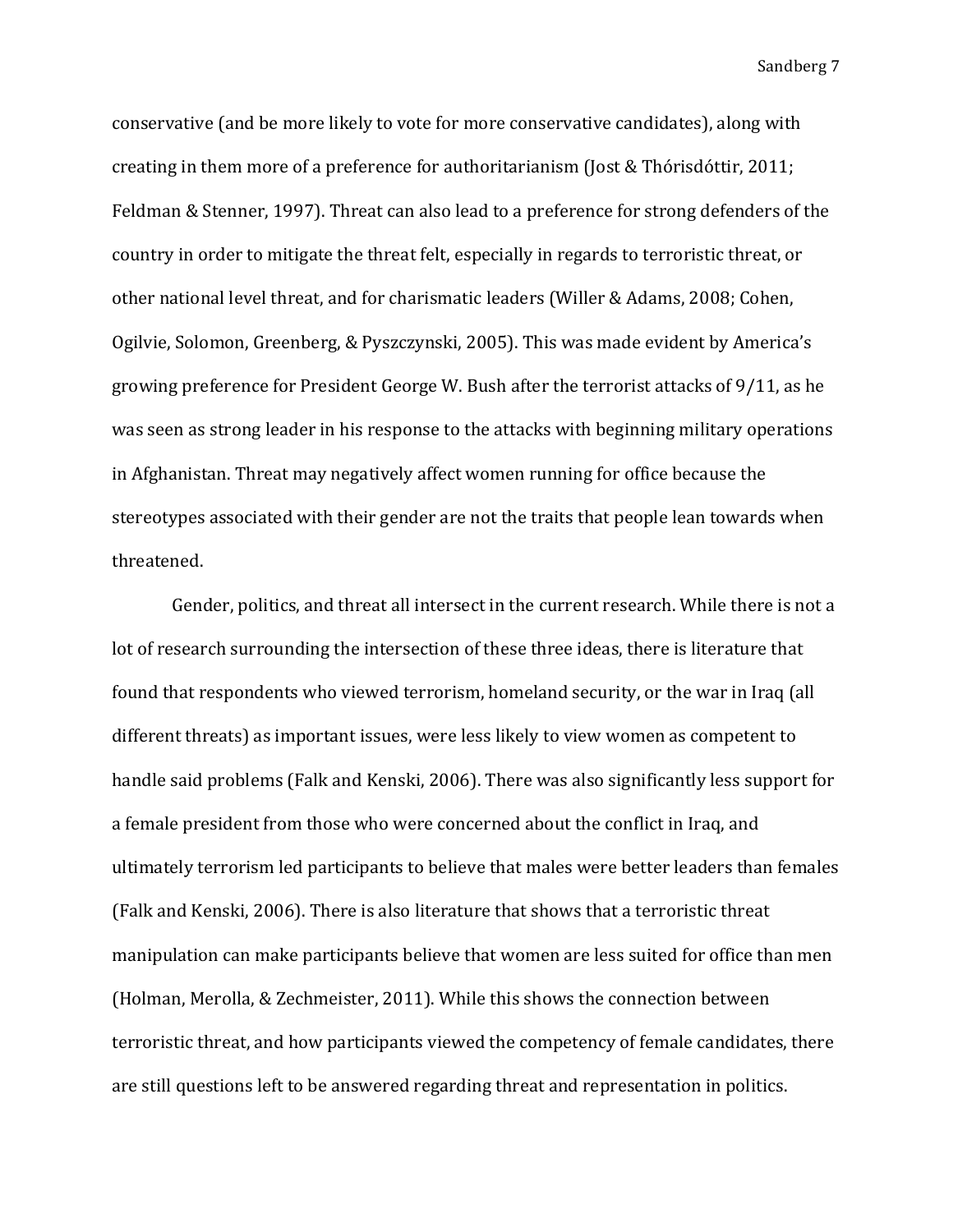Specifically, this literature deals only with terroristic threat, and there are many other types of threat that Americans perceive as significant that could affect their attitudes towards female political candidates. The study from Falk and Kenski also only looked at a correlational relationship between whether participants thought female politicians were competent about issues that dealt with terrorism, while the present research manipulates threat, to test whether there is a casual relationship between threat and preference. This research does also not look into whether this could affect whether participants would vote for a female candidate when feeling threatened, or whether they consider the candidate in more feminine or masculine terms. The present research helps to answer some of these questions. 

## **Overview of Present Research**

The present research examined whether threat perceptions affect preferences for male versus female political candidates and gendered traits. It was hypothesized that the manipulation of threat would cause participants to prefer male candidates over female candidates (H1a). We also hypothesized that threat would cause participants to be more likely to vote for male candidates over female candidates (H1b), and be more likely to believe that male candidates were more inspiring and stronger leaders than female candidates (H1c). This is because, as Holman and colleagues (2011), along with Falk and Kenski (2006) found, participants are less likely to view female politicians as competent to deal with threat, and therefore may be less likely to prefer, and vote for them when presented with threat. We also hypothesized that the manipulation of threat would cause participants to prefer non-stereotypical female candidates over stereotypical ones (H2a), and that they would be more likely to vote for them (H2b). We also hypothesized that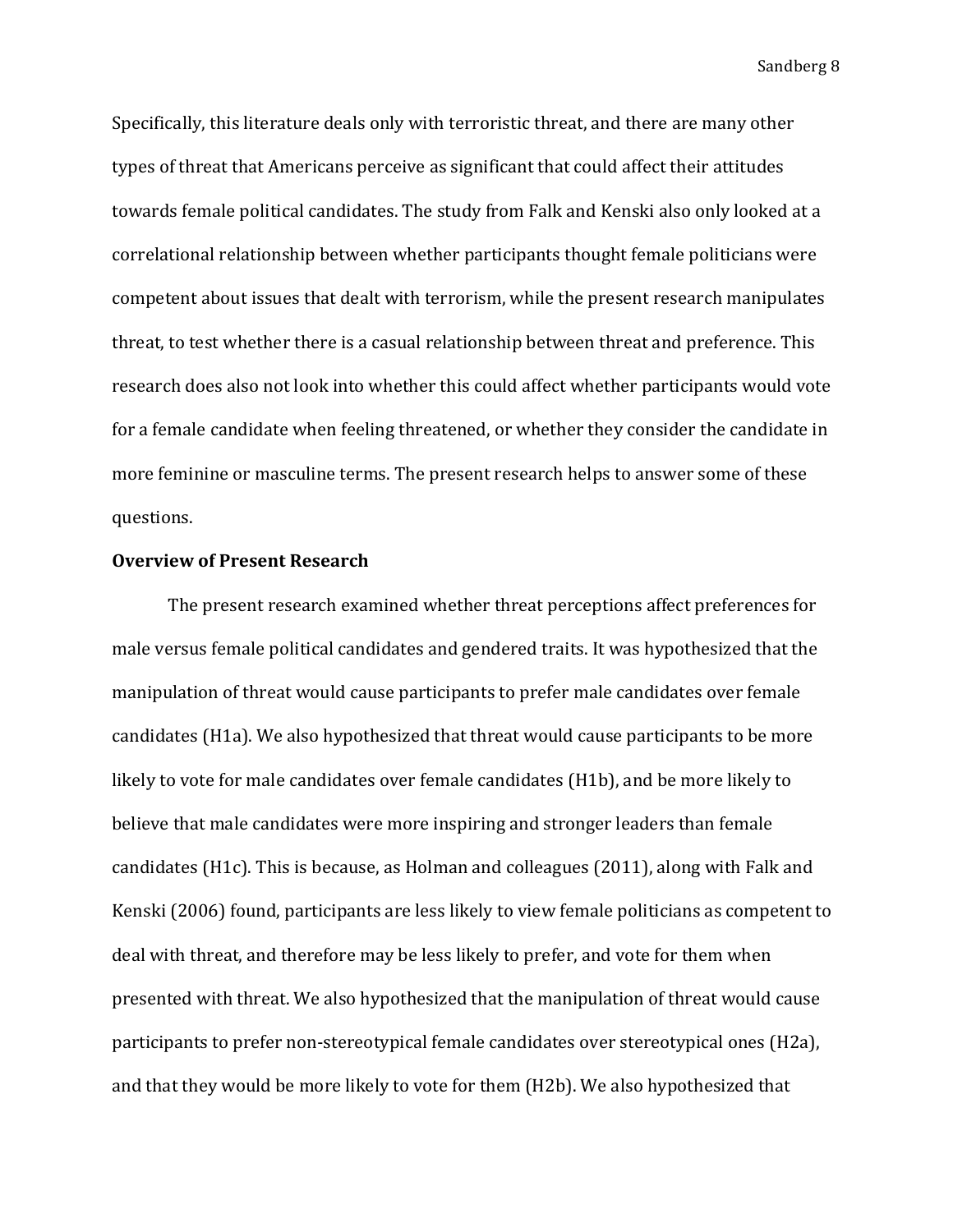participants would be more likely to believe that non-stereotypical female candidates were more inspiring and stronger leaders than stereotypical females  $(H2c)$ . This is because as Huddy and Terkilsden (1993) found, when gendered descriptions are used for female political candidates, it can affect how people perceive the candidates. The manipulation of threat may intensify this finding. Further, we hypothesized that the manipulation of threat will not affect whether participants prefer stereotypical or non-stereotypical male candidates (H3a), or whether they would vote for them or not (H3b). They would also not believe that stereotypical males are more inspiring or a strong leader over nonstereotypical males (H3c). Huddy and Terkilsden (1993) also found that the gendered description used on male candidates did not affect their perception, and the manipulation of threat will probably not change this.

#### **Methods**

The present research looked at how threat affects preferences towards candidate gender, and gendered traits that they possess. This was examined by using a threat manipulation, followed by measurement of emotion to serve as a delay between the independent and the dependent variable. Participants then read a gendered description of a political candidate and answered questions regarding their preferences towards the candidate. The study ended with participants completing demographic information.

#### **Participants**

Participants included 214 undergraduate students recruited through a student participant pool. 22 participants were excluded from the study due to incomplete data, resulting in 192 cases for data analysis. Data were collected using the Political Science Experimental Participation Pool (PSEPP) and students were awarded class credit for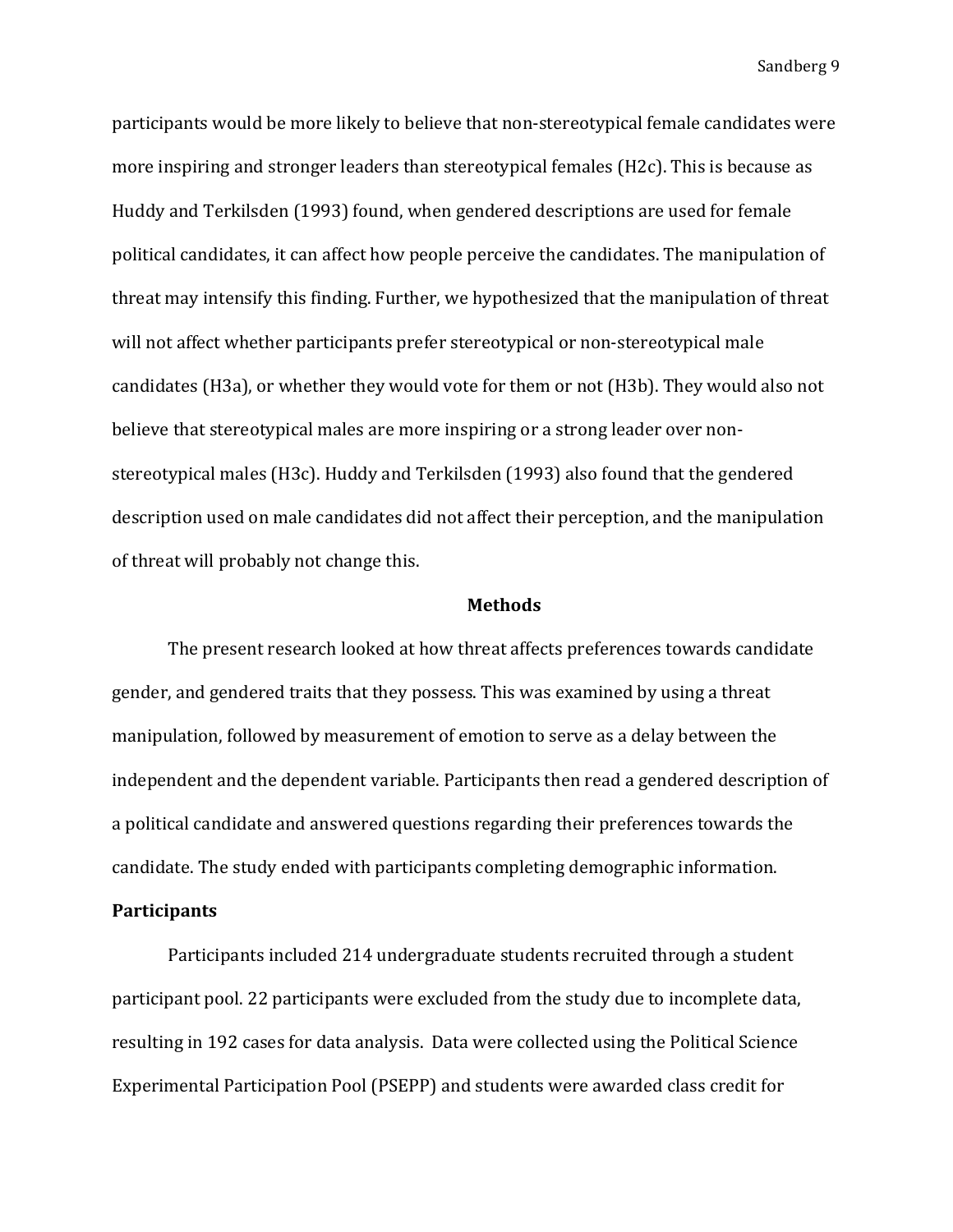participation. Participants were from a large Midwestern university in a conservative state. Data collection began September 15, 2018 and stopped November 9, 2018. 42% of participants identified as male, 57% identified as female, with one participant identifying as another option. With regards to race and ethnicity,  $77\%$  identified as White, with  $5\%$ identifying as Asian, 4% as Hispanic/Latino, 3% as Black, and the rest of the respondents identifying as a mixture of various races and ethnicities. The measure of partisanship found that 38% of respondents identified as either a strong Democrat, a Democrat, or leaned Democrat. 41% of respondents were either strong Republicans, Republicans, or leaned Republican, and 21% of respondents were Independents.

## **Procedure**

Data were collected using web-based survey software (i.e. Qualtrics). Participants gave informed consent and then completed an experiment designed to examine how threat changed their preferences towards political candidates based on their gender and gendered descriptions. Threat was manipulated using mortality salience (used in previous Terror Management Theory studies, e.g., Greenberg et al., 1990; Rosenblatt, Greenberg, Solomon, Pyszczynski, & Lyon, 1989), then participants completed the PANAS (PANAS-X; Watson, Clark, & Tellegen, 1988). Participants read a gendered description of a political candidate, and were then asked questions regarding their preferences towards the candidate. Additional questions were then asked about how the participant viewed the candidate in terms of gendered traits, such as "honesty" (feminine) or "strong leader" (masculine). Participants then completed demographic information, ideological identification, and party identification. At the end of the survey, participants were debriefed and awarded course credit for participation.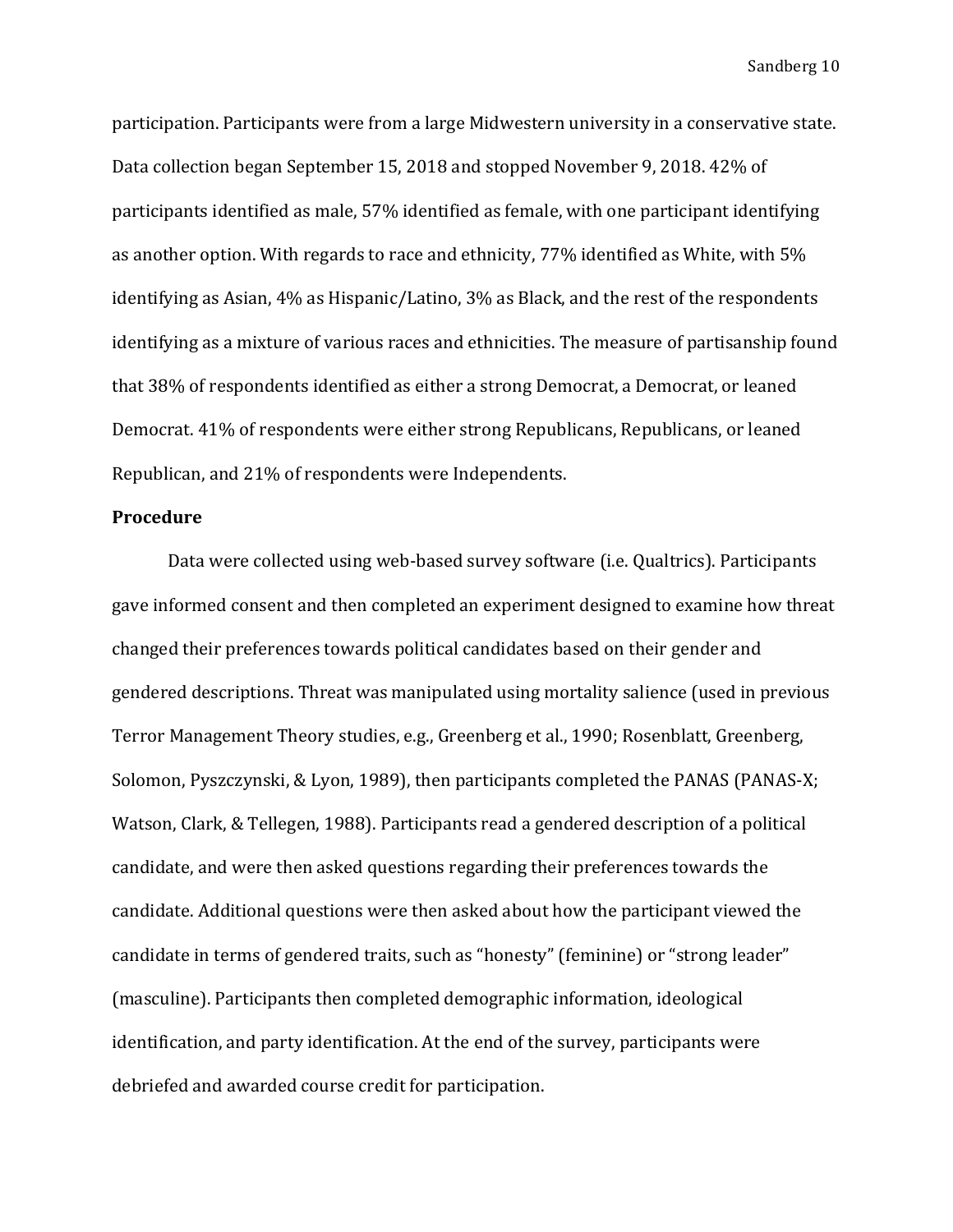## **Materials**

*Threat Manipulation.* Participants were randomly assigned to either the threat, or to the control condition. To manipulate threat, participants were asked to think about their own death and write about the feelings that their death aroused in them. This manipulation was used in order to create a more generalizable threat than a terrorist threat, or a threat to one's group because there are so many different threats that Americans feel. In the control condition, participants were asked to think about and write about the emotions that dental pain aroused in them. This manipulation was based on the mortality salience manipulation used in previous Terror Management Theory studies (e.g., Rosenblatt, Greenberg, Solomon, Pyszczynski, & Lyon, 1989). 97 participants were placed into the control condition, with 95 being placed into the manipulation condition.

*PANAS.* After completing the mortality salience manipulation, participants completed the Positive and Negative Affect Schedule (PANAS-X; Watson, Clark, & Tellegen, 1988). They were given a list of 60 emotions, and asked to respond with how much they were feeling that emotion at the moment on a scale of one to five, with one being "very slightly or not at all," and five being "extremely." Including a delay after the manipulation allows participants to get separation from the mortality salience prompts, which has been shown in prior work to increase the effects of the manipulation (Pyszczynski, Greenberg,  $&$ Solomon, 1999; Wichman, Brunner, & Weary, 2008)

*Political Candidates.* Participants saw one of four hypothetical political candidates. The candidate either had a female name (Elizabeth McGuire) or a male name (Robert McGuire). The candidate also either had stereotypically feminine attributes (i.e., intelligent, compassionate, trustworthy, family-oriented) or stereotypically male attributes (i.e., tough,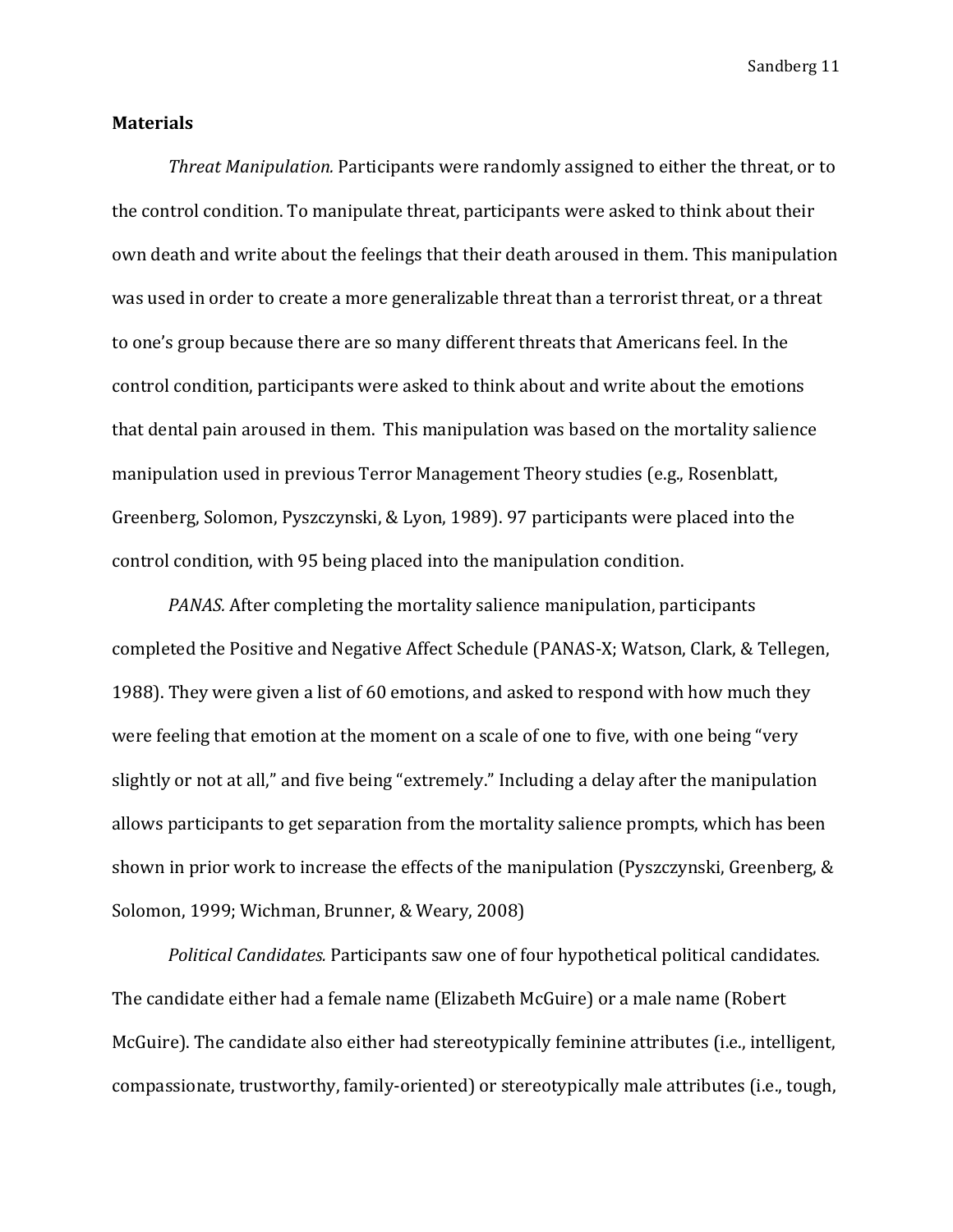articulate, ambitious). The full text of the candidate descriptions is included in the Appendix. These traits are comparable to the stereotypes associated with men and women found by Fiske (2002), and have been used in prior research (Fiske et al., 2002; Huddy & Terkildsen, 1993).

*Candidate Preference and Voting Intentions.* Participants were asked on a scale of one to seven, with one being "extremely unlikely" and seven being "extremely likely" how likely they would be to vote for the candidate they had read about. They were also asked how much they like the candidate on a scale of one to five, with one being "dislike a great deal," and five being "like a great deal." The full text of these questions is found in the Appendix.

Feminine/Masculine Traits. Participants were asked to think of the candidate they had seen, then were asked how well certain words described the candidate. The words used were ones that are associated with a certain gender (Huddy & Capelos, 2002; Alexander & Andersen, 1993) These words were 'Honest' and 'Moral' (feminine), and 'Strong Leader' and 'Inspiring' (masculine). Participants were asked whether the words described the candidate on a scale of one to four, with one being "Not well at all" and four being "Extremely well." The full text of these questions can be found in the Appendix. The feminine traits 'Honest' and 'Moral' were correlated ( $r = .56$ ,  $p = < .01$ ) and therefore combined by computing the average score. The masculine traits 'Strong Leader' and 'Inspiring' were also correlated  $(r = .41, p = < .01)$  and therefore combined for analysis by computing the average score.

#### **Results**

#### **Threat and Candidate Gender**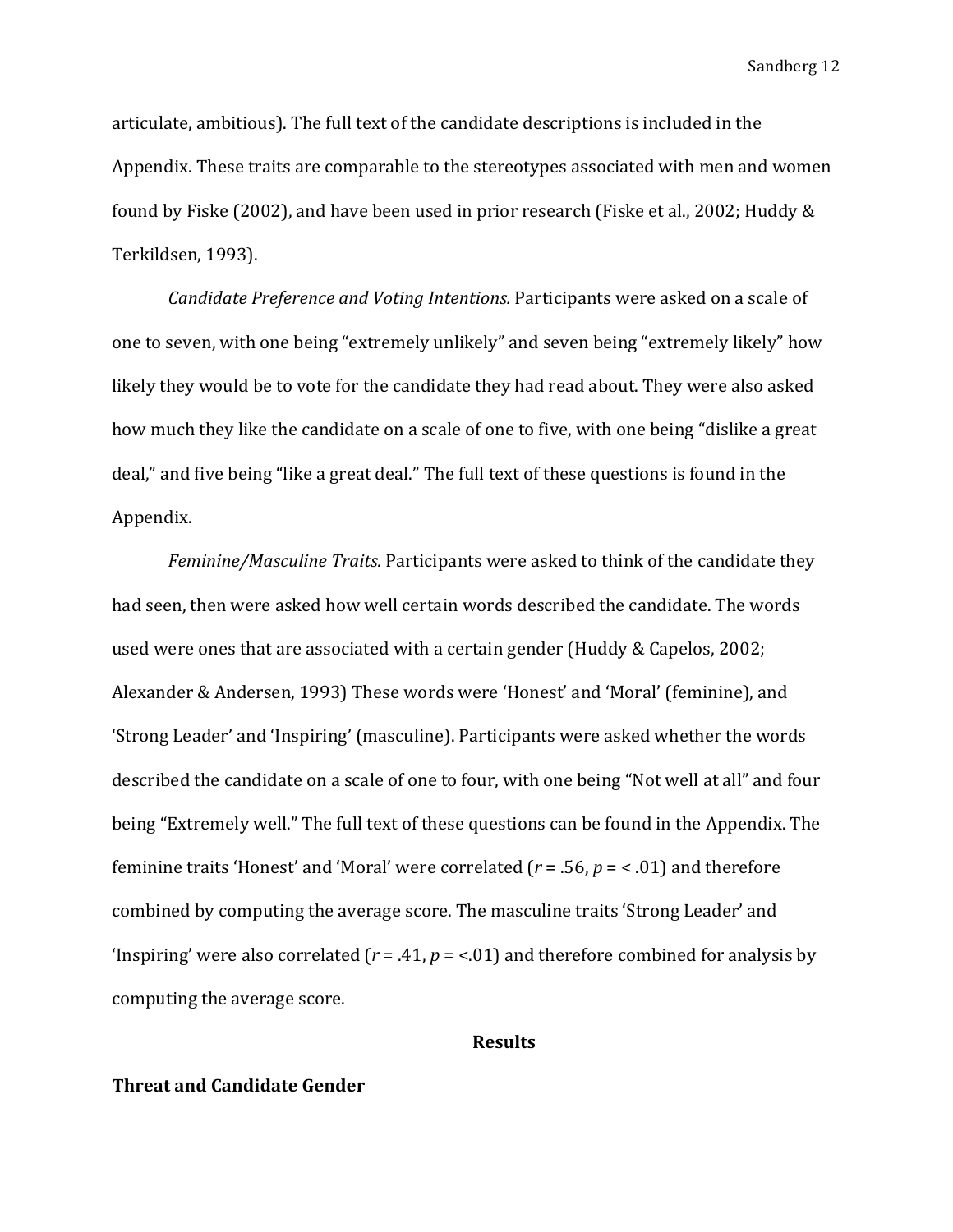In order to test the hypotheses related to how threat affects preferences towards for male versus female candidates (H1a-H1c), we conducted a series of univariate ANOVAs. First, we looked at how threat affected whether participants preferred male or female candidates more. Contrary to the first hypothesis, H1a, threat did not impact the preference for male candidates over female candidates  $(F(1, 187) = .337 p = .562)$ . There was also no support for the next hypothesis, H1b. Threat did not make participants more likely to vote for male candidates over female candidates  $(F(1, 188) = .184 p = .668)$ . Furthermore, in regards to H1c, participants in the threat condition were not more likely to associate male candidates with the more masculine traits of 'leader' and 'inspiring'  $(F(1, 188) = .001 p =$ .977). There was no main effect of the stereotype condition on preference, voting intention, or prescribed for any of the hypotheses (all  $ps > .1$ ).

## **Threat and Female Candidate Stereotypes**

As above, a series of univariate ANOVAs was conducted in order to test the relationship between the manipulation and preferences towards the gendered stereotypes used to describe the female candidates (H2a-H2c). To run these analyses, we first selected only participants that saw female candidates. We again looked at preferences towards stereotypical versus non-stereotypical female candidates. Going against the hypothesis H2a, we found that threat did not cause participants to prefer non-stereotypical female candidates over stereotypical female candidates  $(F(1, 92) = .675, p = .413)$ . When we looked at whether or not participants would vote for non-stereotypical female candidates over stereotypical female candidates because of threat for hypothesis H2b, we still do not see significant results, however, this relationship does come closer to significance, with participants in the threat condition actually being more likely to vote for stereotypical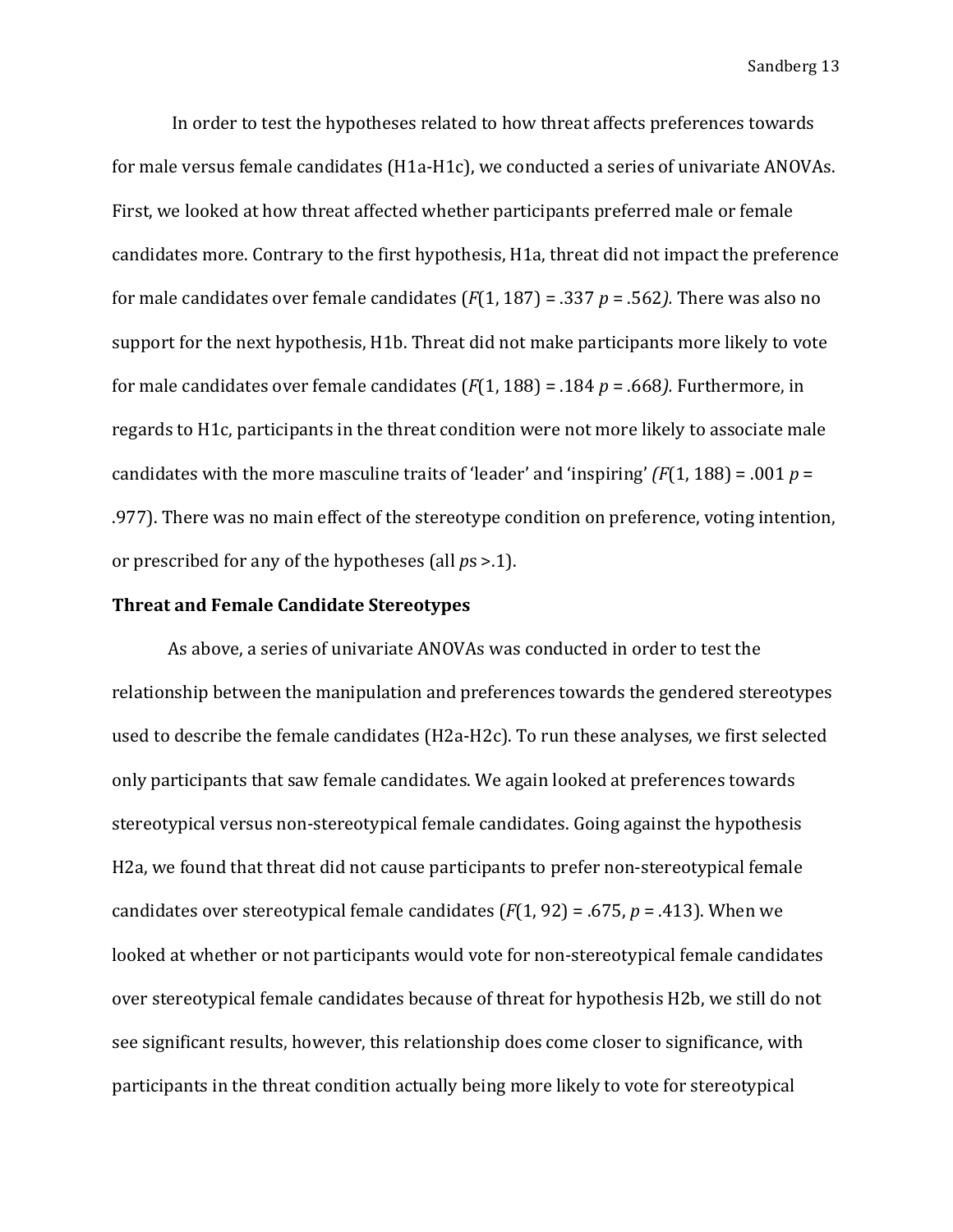females ( $M = 3.04$ ,  $SD = 1.27$ ) over non-stereotypical ones ( $M = 2.65$ ,  $SD = 1.15$ ). In the control there was not evidence that participants would be more likely to vote for stereotypical  $(M = 2.44 SD = .66)$  over stereotypical ones  $(M = 2.65 SD = 1.52; F(1, 92) =$ 2.108,  $p = .150$ ), or vice-versa (*See Figure 1*). The results for voting intentions for stereotypical versus non-stereotypical females actually goes in the opposite direction of the hypothesis. For hypothesis H2c, threat did not make participants be more likely to associate non-stereotypical females with the masculine traits 'leader' and 'inspiring' (*F*(1, 92) =  $.259$ ,  $p = .612$ ). There was no significant main effect of stereotype condition on preference, voting intention, or prescribed gendered traits (all  $ps > 1$ ).

## **Threat and Male Candidate Stereotypes**

A series of ANOVA tests were again used in order to test the relationship between the manipulation and preferences towards the gendered stereotypes used to describe the male candidates  $(H1a-H1c)$ . For these analyses, we first selected only participants that saw male candidates. As hypothesized in H3a, threat did not influence whether participants preferred stereotypical men over non-stereotypical men  $(F(1, 91) = .93, p = .761)$ . There was, however, a positive main effect of stereotype condition on preference (*See Figure 2*). Overall, participants preferred stereotypical male candidates  $(M = 2.43, SD = .69)$  over nonstereotypical male candidates  $(M = 2.06, SD = .69; F(1, 91) = 6.281, p = .014$ . As hypothesized in H3b, threat also did not impact voting intentions for stereotypical men over non-stereotypical men  $(F(1, 92) = .013, p = .909)$ . Furthermore, in conformity with H3c, threat did not impact how likely participants were to associate the masculine traits of 'leader' and 'inspiring' with stereotypical male candidates over non-stereotypical male candidates  $(F(1, .92) = .403, p = .527)$ .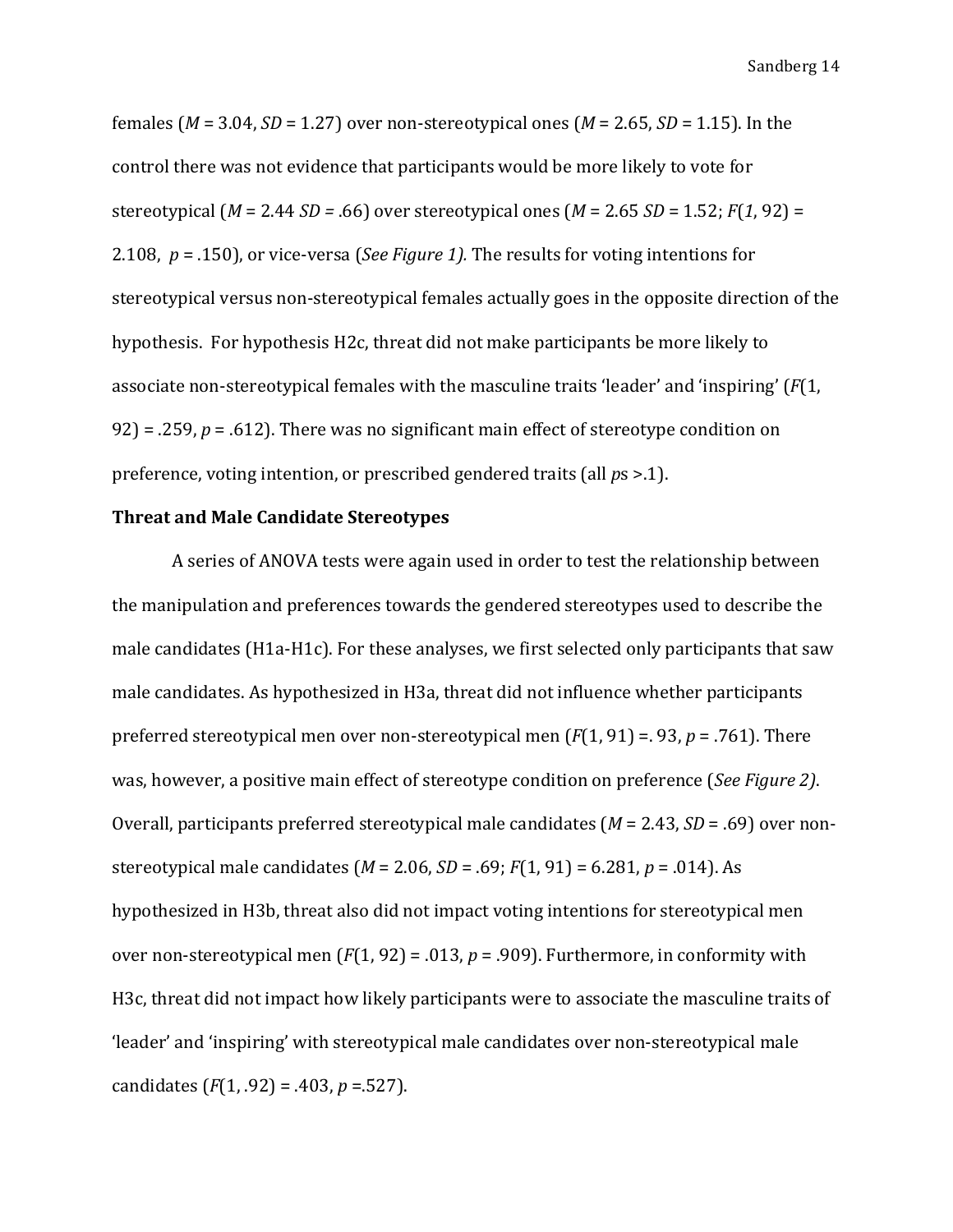#### **Discussion**

The present research examined whether threat could have an impact on preferences towards female versus male politicians and their gendered traits. This study resulted in threat not being found to have an impact on preference, voting, or the attribution of feminine or masculine traits to female versus male candidates (H1a, H1b, and H1c, respectively). There was also no relationship between the stereotype condition and preference, voting intentions, or perceived gendered traits for male versus female candidates, regardless of threat. Similarly, we did not find threat to have an effect on preference, or the attribution of feminine or masculine traits to stereotypical versus nonstereotypical female candidates (H2a, H2b, and H2c, respectively). However, threat may affect voting intentions towards stereotypical versus non-stereotypical female candidates, making them more likely to vote for stereotypical females, but the effect was weak, and more research may be needed. For male candidates, threat was not found to affect preferences, voting, or the attribution of gendered traits for non-stereotypical versus stereotypical traits (H3a, H3c, and H3c, respectively). However, we did find a relationship between preference and stereotypical versus non-stereotypical male candidates, with there being more of a preference for stereotypical men than non-stereotypical regardless of threat condition.

The results of the present study are inconsistent with past research. Threat did not cause participants to prefer or vote for male candidates over female candidates. This goes against research that has found that threat makes the public believe that female candidates are less competent than male candidates, have less of a preference for a female president, and have more a belief that males are better leaders than females (Holman et al. 2011; Falk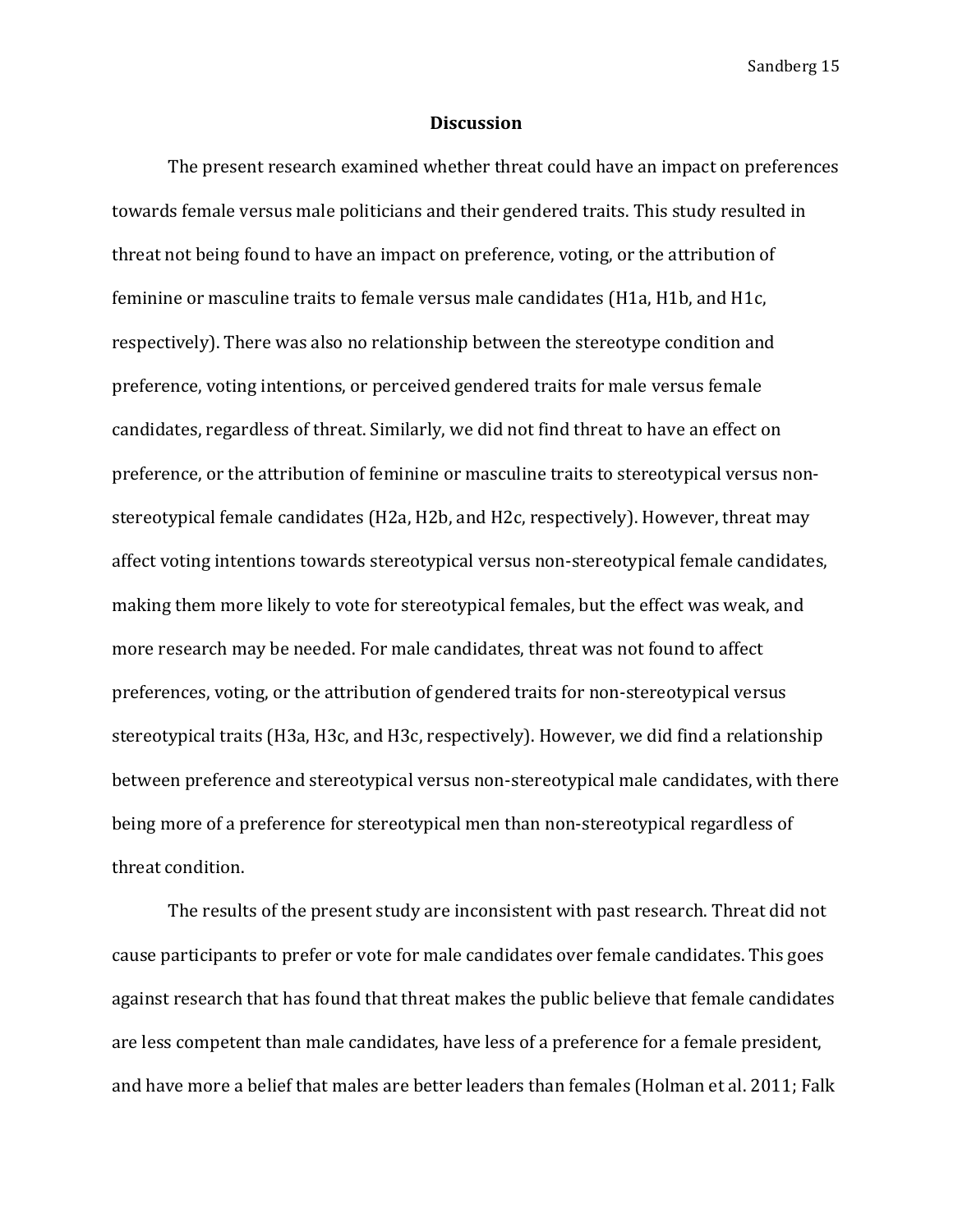& Kenski, 2006). The results surrounding the stereotype traits used in the descriptions are also quite inconsistent with past research. Studies have found that women who are described in more feminine terms are seen as less competent than those who were described in more masculine terms (Huddy & Terkilsden, 1993). In the present research, we found that these descriptions did not affect preferences or voting patterns towards the female candidates, regardless of the threat manipulation. We also found that while threat did not affect preferences or voting patterns towards male candidates, there was a main effect, which showed that participants preferred stereotypical male candidates over nonstereotypical ones. This goes against the literature, which showed that stereotypes of men did not affect preferences towards the male candidates (Huddy & Terkilsden, 1993).

Furthermore, when we consider previous research, we expected to see threat have more of an impact. Threat has been found to make the public more politically conservative and prefer (and vote for) more politically conservative leaders (Jost & Thórisdóttir, 2011). This contradicts with our results, since women are often viewed to be more liberal (Huddy and Terkilsden 1993). While our study did not include party labels, leaving it up to the participant to base their decision solely on gender, being as women are viewed as more liberal, we might have expected them to make assumptions about the hypothetical candidates' party identification, believing that the women are actually Democrats. However, we did not see threat have an impact on preference or voting for female candidates. It has also been found that threat causes participants to prefer strong defenders of the county and more charismatic leaders (Willer & Adams, 2008; Cohen et al., 2005). In this research, although our stereotypically male descriptive traits included words such as "tough" and "ambitious," whereas the stereotypically female descriptive traits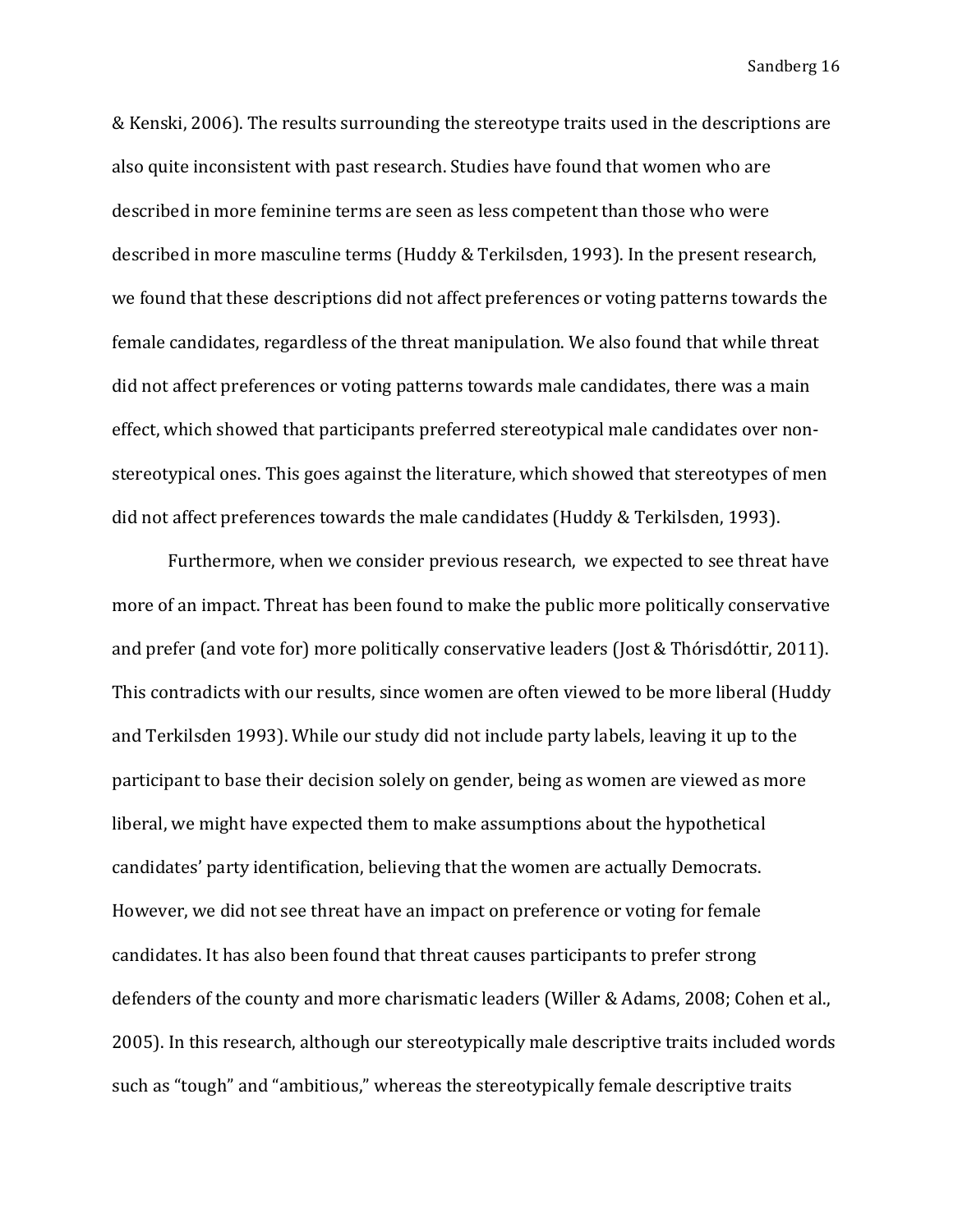included words such as "compassionate" and "family-oriented," threat did not cause participants to prefer the candidates described with the stereotypically male traits. The literature also would suggest that because threat causes a want for a strong defender that threat would have caused participants to prefer and vote for male candidates over female candidates, regardless of stereotypical description, since, generally, women are stereotyped with more compassionate traits, and men with more competent ones (Fiske et al. 2002). However, this was not the case.

There are several possible reasons that we did not see threat have an impact on preferences, voting intentions, or prescribed gendered traits towards gendered political candidates in the present research. One being our sample size, which was fairly small, with only 192 participants. This could have prevented us from seeing an effect because it creates a larger margin of error (Hackshaw, 2008). Further, our threat manipulation may not have worked, however it is hard to know if this was the case or not, as there is often not a change in identified emotions in the PANAS. The demographics of our sample may have played a role as well. Our participants were composed completely of undergraduate students. While there needs to be more research done, the Barbara Lee Family Foundation found in a 2000 survey, that people over 65 were the most averse to female candidates, even if they were in their political party, with younger people being more open to female candidates (Voter Trends, 2000). While the survey also found that most of the voting patterns fell along party lines regardless of gender, as mentioned above, the present research did not use political party affiliations in its candidate descriptions, which left participants to make their decisions solely based on gender. Another factor is related to the tests used in the present research in comparison with those used in the literature. Many studies in the past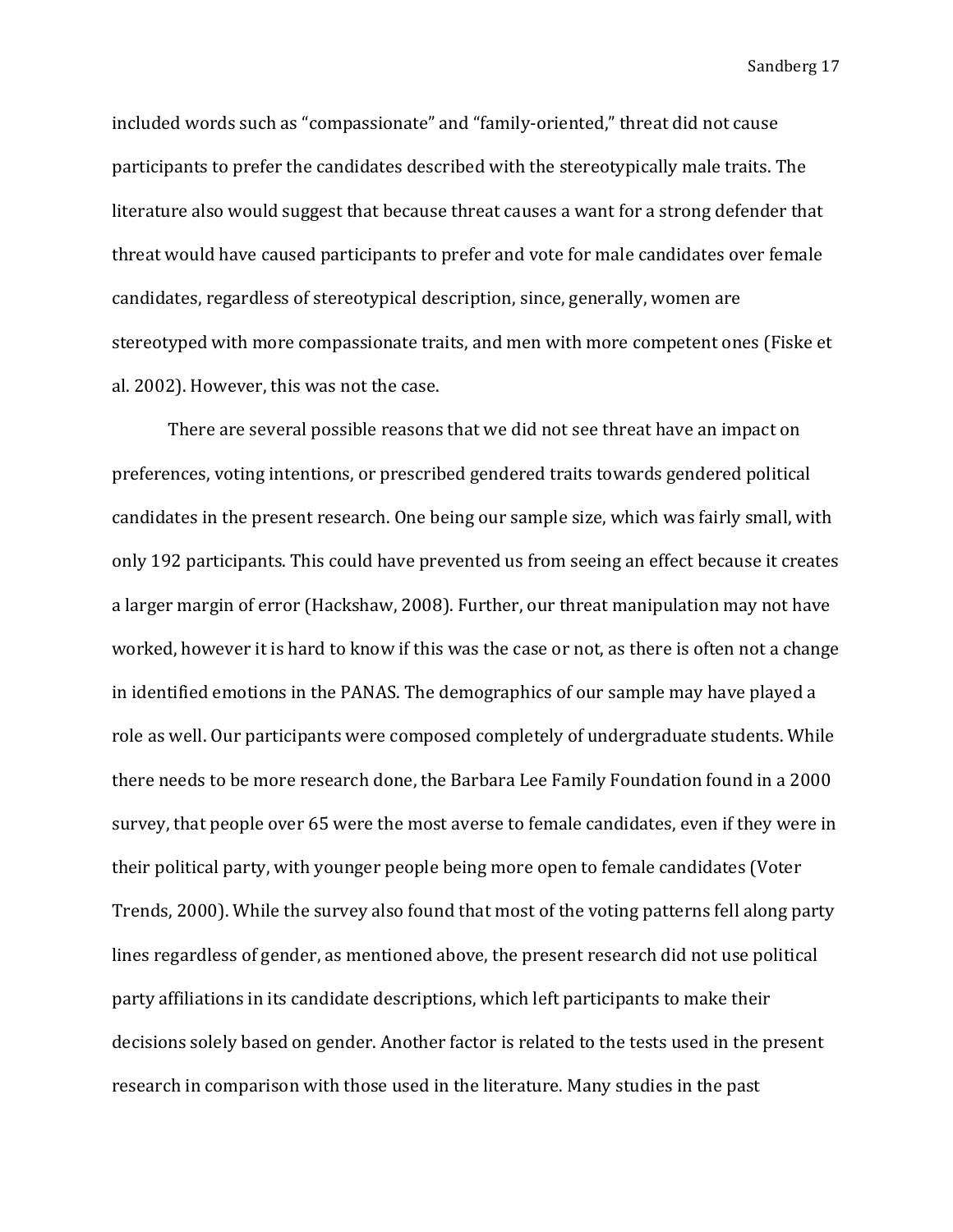regarding gender have focused mainly on the competence participants perceived in the candidates, while this study focused on candidate preference. This leads us to speculate that preference and perceived competence are not always strongly correlated, and further research may need to look instead at perceived competence. Another factor that could be in play is the fact that the politicians in this study were running for local, rather than national, office. In the literature, threat has impacted attitudes towards presidential candidates, which operate on a much more national level than local politicians. Participants may feel like local politicians cannot protect citizens as much from threat as more national politicians, like the president can. All of these factors mentioned could have played some part in why this study did not find an impact in the variables that research has found in the past. 

In sum, the present research opens up the possibility to further explore how threat can impact preferences towards male versus female political candidates. While this study did not find an impact of threat on preferences towards candidate gender, its inconsistency with previous research and other various factors previously discussed that could have led to the lack of impact leave room to continue to question the relationship between threat and preference. For future research on the topic, a larger sample size could make the study more successful. Further, one could look at prescribed competence for male versus female candidates, rather than preference, since that has worked in the literature more clearly, and see if threat has an impact. If we were to recreate this study, it may have been effective to have have had our hypothetical candidates run for national, rather than local, office, which may make participants think they could protect them from threats more easily. Continued study on preferences towards candidate gender can help scholars further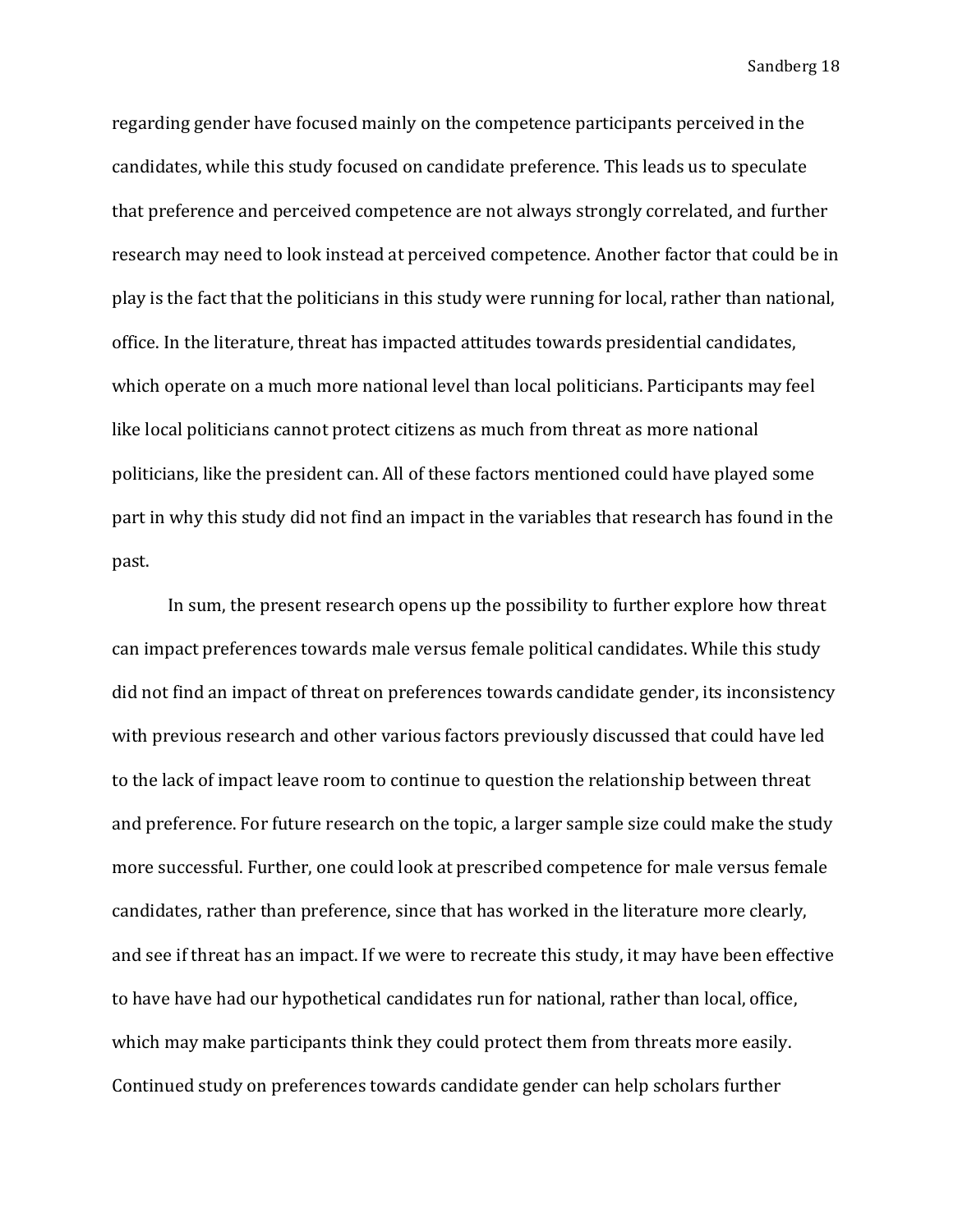understand the lack of descriptive representation with gender that we currently see in American politics, and can hopefully help mitigate the problem.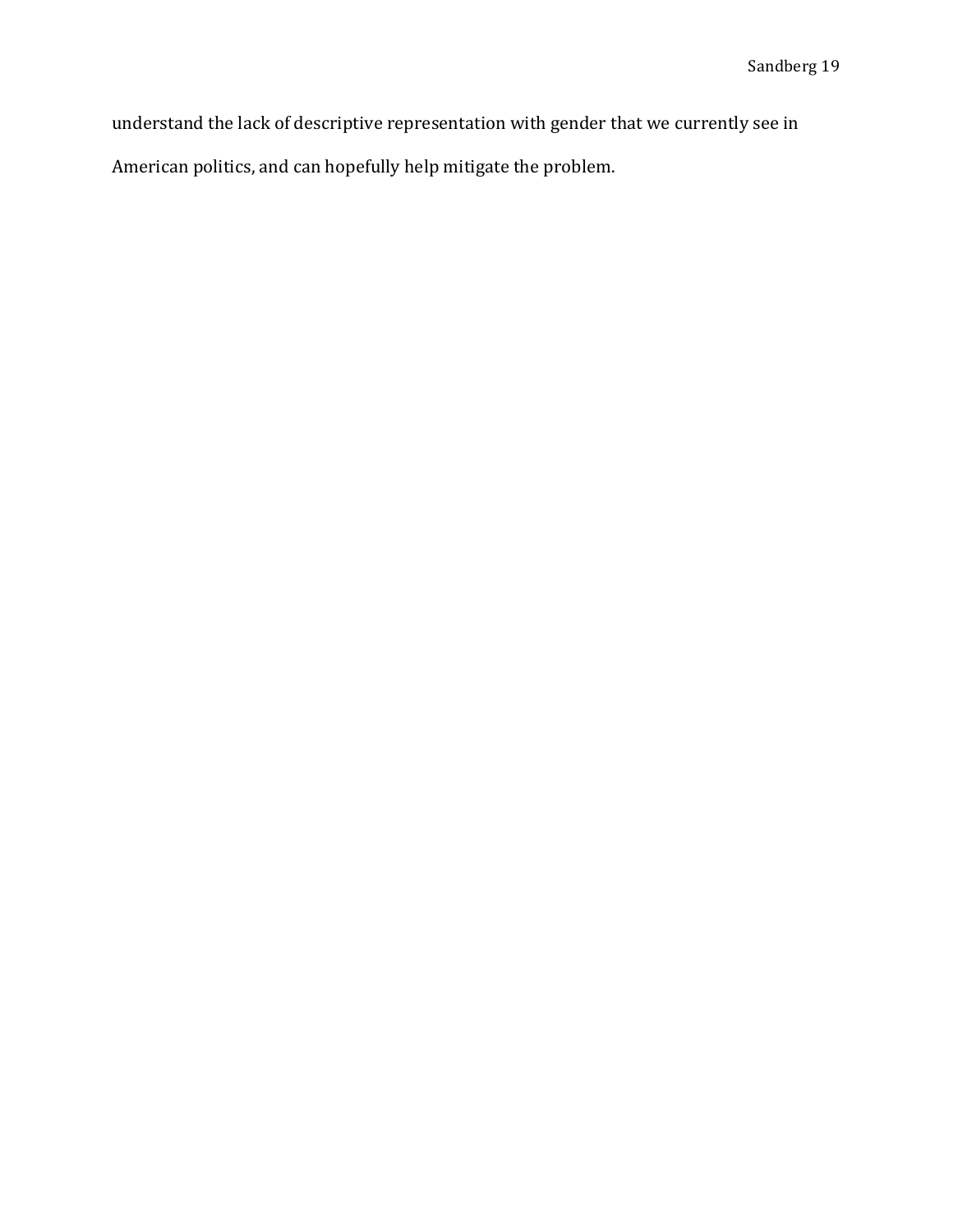#### **References**

- Alexander, D., & Andersen, K. (1993). Gender as a Factor in the Attribution of Leadership Traits. *Political Research Quarterly*, *46*(3), 527-545.
- Butler, J. (2004). *Undoing gender*. Routledge.
- Cohen, F., Ogilvie, D. M., Solomon, S., Greenberg, J., & Pyszczynski, T. (2005). American roulette: The effect of reminders of death on support for George W. Bush in the 2004 presidential election. *Analyses of Social Issues and Public Policy*, 5(1), 177-187.
- Eagly, A. H., & Steffen, V. I. (1984). Gender stereotypes stem from the distribution of women and men into social roles. *Journal of Personality and Social Psychology*, 46(4), 735.
- Falk, E., & Kenski, K. (2006). Issue saliency and gender stereotypes: Support for women as presidents in times of war and terrorism. *Social Science Quarterly*, 87(1), 1-18.
- Feldman, S., & Stenner, K. (1997). Perceived threat and authoritarianism. *Political Psychology*, *18*(4), 741-770.
- Fiske, S. T., Cuddy, A. J., Glick, P., & Xu, J. (2002). A model of (often mixed) stereotype content: Competence and warmth respectively follow from perceived status and competition. In *Social Cognition* pp. 171-222. Routledge.
- Hackshaw, A. (2008). Small studies: strengths and limitations. *European Respiratory lournal.* pp. 1141-1143.
- Holman, M. R., Merolla, J. L., & Zechmeister, E. J. (2011). Sex, stereotypes, and security: A study of the effects of terrorist threat on assessments of female leadership. *Journal of Women, Politics & Policy*, *32*(3), 173-192.
- Huddy, L., & Capelos, T. (2002). Gender stereotyping and candidate evaluation. In *The social psychology of politics* (pp. 29-53). Springer, Boston, MA.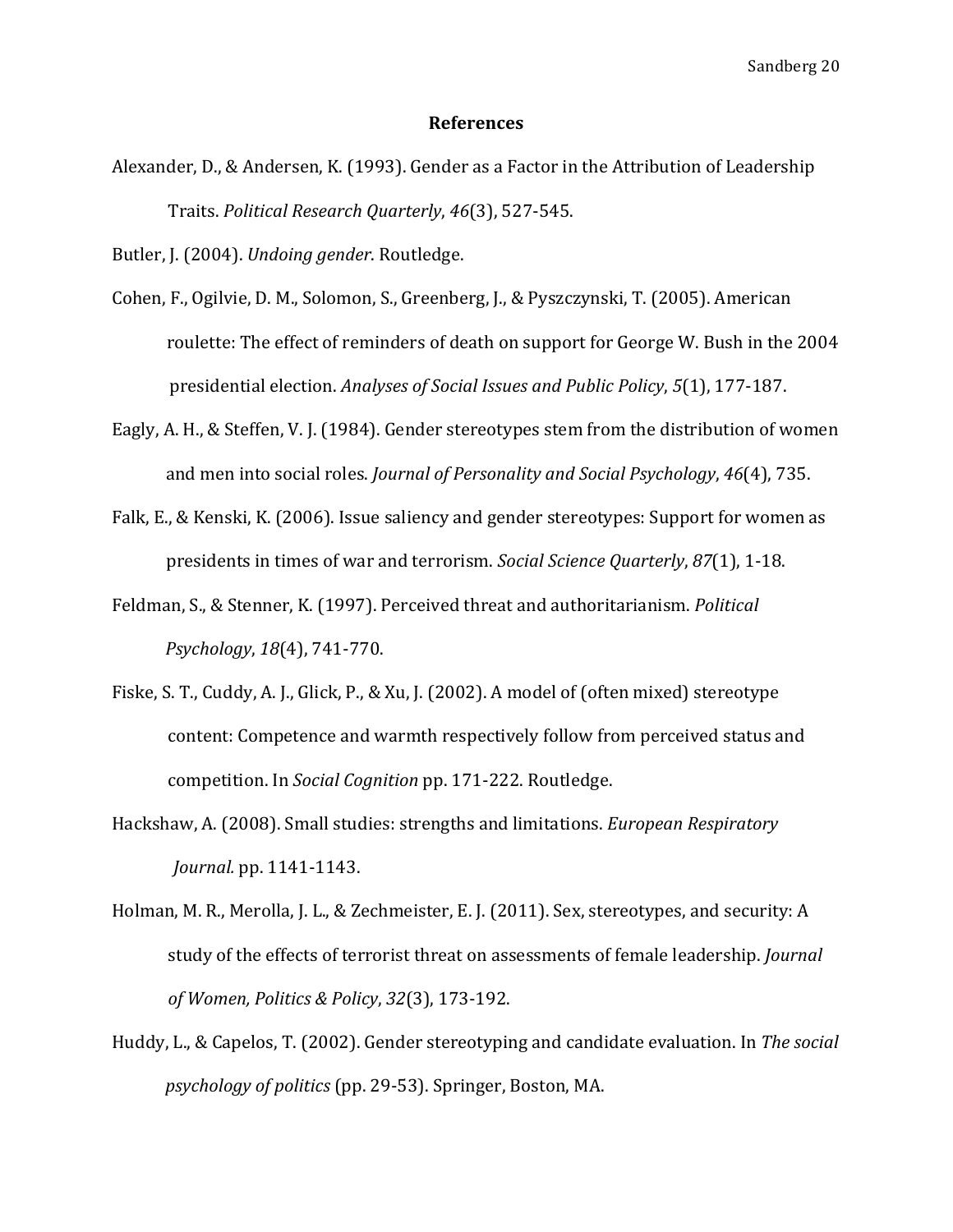- Huddy, L., & Terkildsen, N. (1993). Gender stereotypes and the perception of male and female candidates. *American journal of political science*, 119-147.
- Kelly-Gadol, J. (1976). The social relation of the sexes: Methodological implications of women's history. *Signs: Journal of Women in Culture and Society*, 1(4), 809-823.
- Lambert, A. J., Schott, J. P., & Scherer, L. (2011). Threat, politics, and attitudes: Toward a Greater Understanding of Rally-'Round-the-Flag Effects. *Current Directions in Psychological Science*, *20*(6), 343-348.
- Paxton, P., Kunovich, S., & Hughes, M. M. (2007). Gender in Politics. *Annu. Rev. Sociol.*, 33, 263-284.
- Plutzer, E., & Zipp, J. F. (1996). Identity politics, partisanship, and voting for women candidates. Public Opinion Quarterly, 60(1), 30-57.
- Poushter, J., & Manevich, D. (2019, January 17). ISIS and Climate Change Seen as Top Threats Globally. Retrieved from http://www.pewglobal.org/2017/08/01/globallypeople-point-to-isis-and-climate-change-as-leading-security-threats/
- Pyszczynski, T., Greenberg, J., & Solomon, S. (1999). A dual-process model of defense against conscious and unconscious death-related thoughts: an extension of terror management theory. *Psychological Review*, 106(4), 835.
- Rosenblatt, A., Greenberg, J., Solomon, S., Pyszczynski, T., & Lyon, D. (1989). Evidence for terror management theory: I. The effects of mortality salience on reactions to those who violate or uphold cultural values. *Journal of personality and social psychology*, *57*(4), 681.
- Rousseau, D. L., & Garcia-Retamero, R. (2007). Identity, power, and threat perception: A cross-national experimental study. *Journal of Conflict Resolution*, *51*(5), 744-771.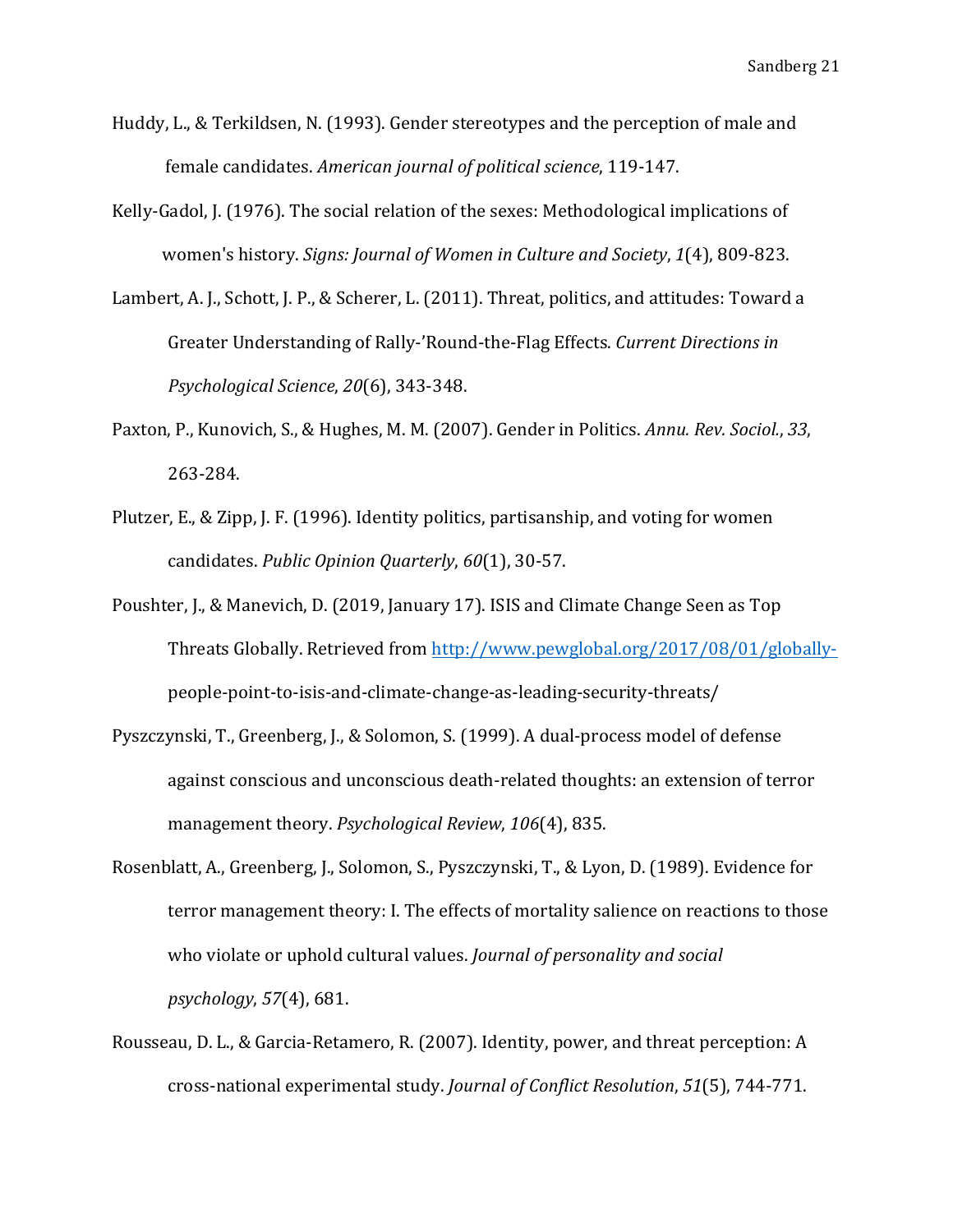Thórisdóttir, H., & Jost, J. T. (2011). Motivated closed-mindedness mediates the effect of threat on political conservatism. *Political Psychology*, 32(5), 785-811.

Voter Trends. (2000). Retrieved from

https://www.barbaraleefoundation.org/research/speaking-with-authority/votertrends/

- Watson, D., Clark, L. A., & Tellegen, A. (1988). Development and validation of brief measures of positive and negative affect: the PANAS scales. *Journal of Personality and Social Psychology*, *54*(6), 1063.
- Wichman, A. L., Brunner, R. P., & Weary, G. (2008). Immediate and delayed effects of causal uncertainty inductions on uncertainty accessibility. *Journal of Experimental Social Psychology*, 44(4), 1106-1113.
- Willer, R., & Adams, N. (2008). The threat of terrorism and support for the 2008 presidential candidates: Results of a national field experiment. *Current Research in Social Psychology*, *14*(1), 1-22.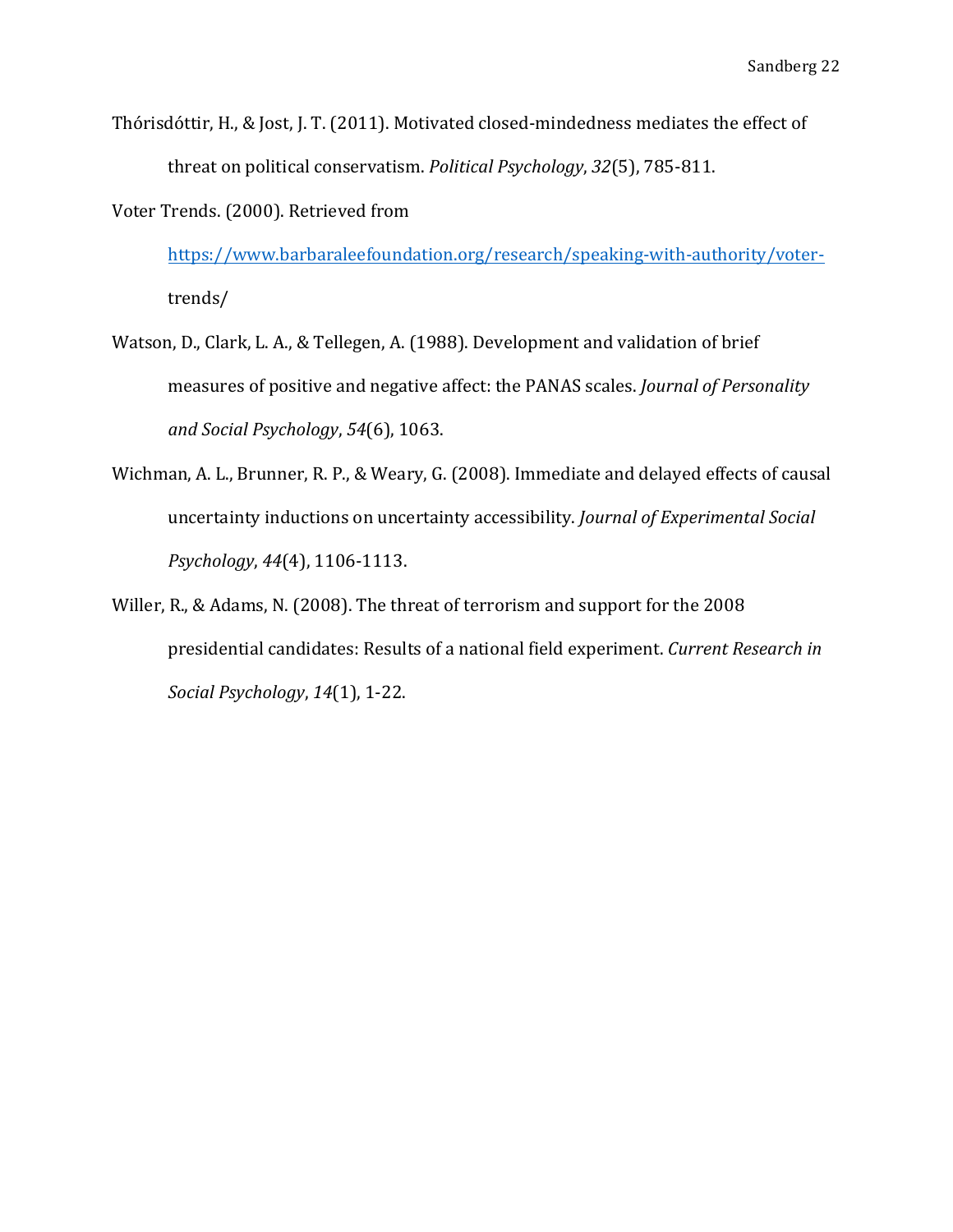# **Tables and Figures**



Figure 1. Stereotypical versus Non-Stereotypical Female Voting Means

Figure 2. Stereotypical versus Non-Stereotypical Male Preference Means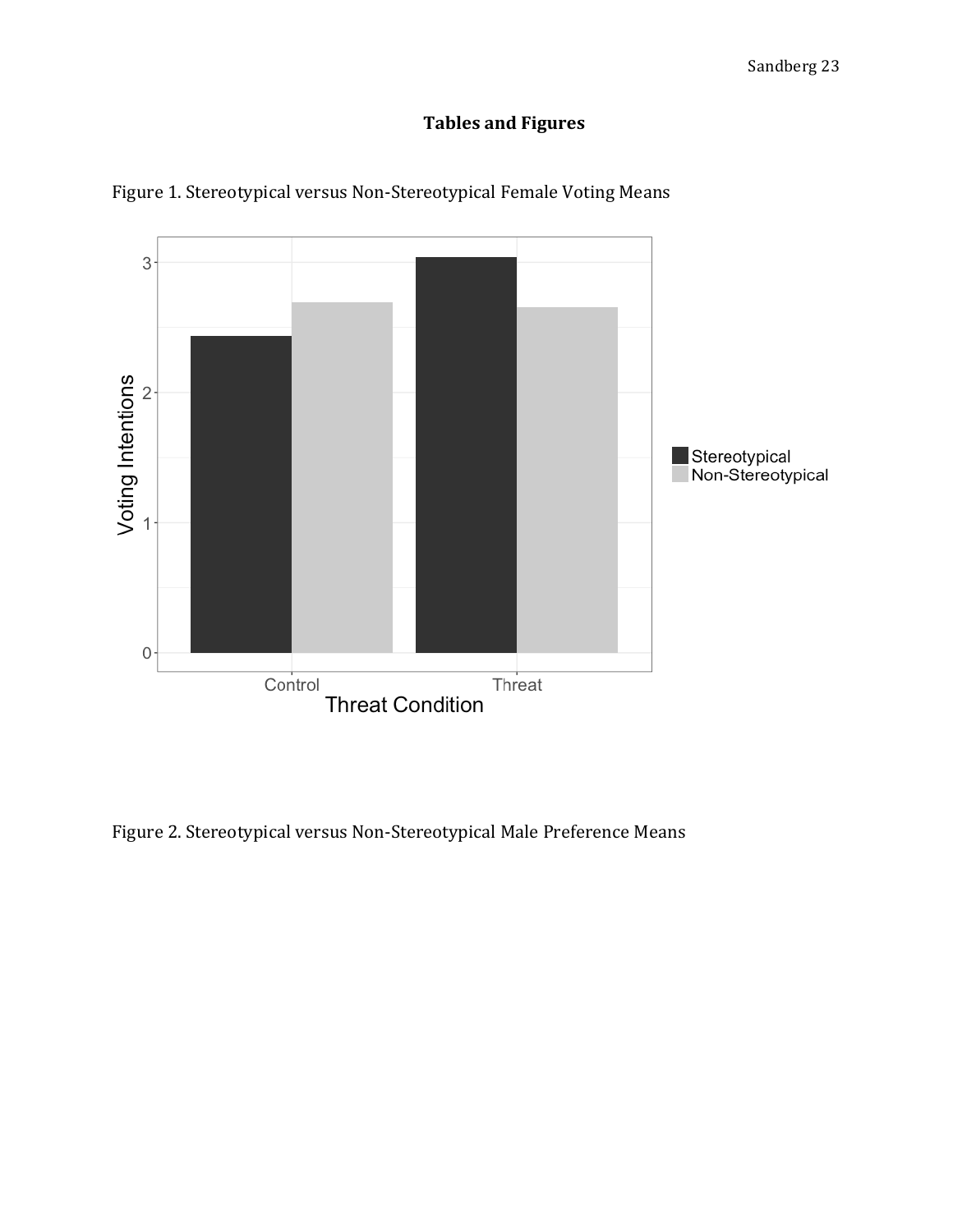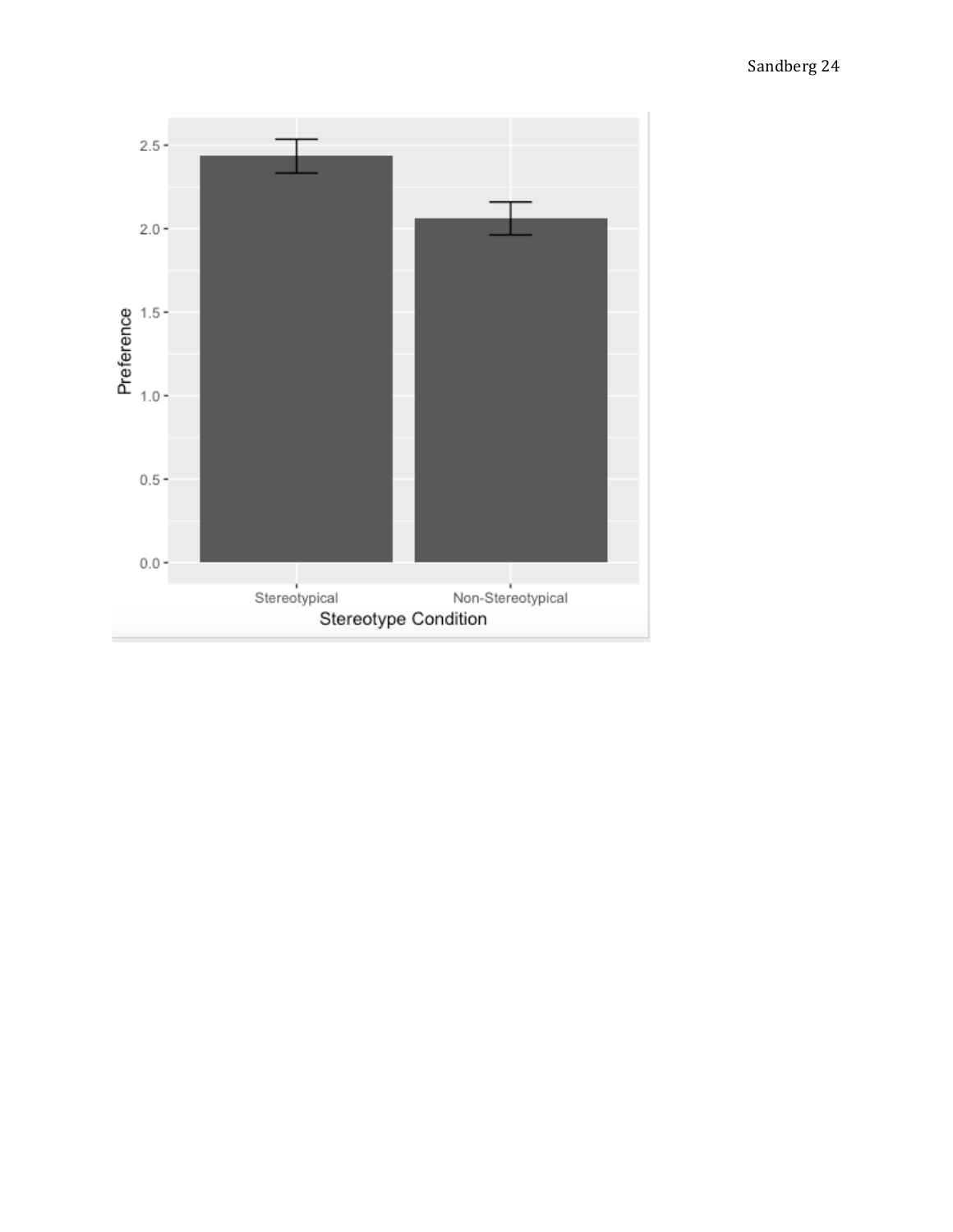## **Appendix**

#### *Candidate Descriptions*

Feminine:

(Robert McGuire/Elizabeth McGuire), a lawyer, has been described by legal colleagues as an *intelligent, compassionate, trustworthy, and family-oriented* opponent with proven leadership skills and strong people skills. Mr. McGuire, forty-two, is a life-long resident of Connecticut, a long- time political activist, and currently is seeking office at the local level. Masculine:

(Robert McGuire/Elizabeth McGuire), a lawyer, has been described by legal colleagues as an tough, articulate, and ambitious opponent with proven leadership skills and administrative skills. Ms. McGuire, forty-two, is a life-long resident of Connecticut, a longtime political activist, and currently is seeking office at the local level.

## *Preference*

How likely would you be to vote for this candidate?

- 1) Extremely unlikely
- 2) Moderately unlikely
- 3) Slightly unlikely
- 4) Neither likely nor unlikely
- 5) Slightly likely
- 6) Moderately likely
- 7) Extremely likely

How much do you like this candidate?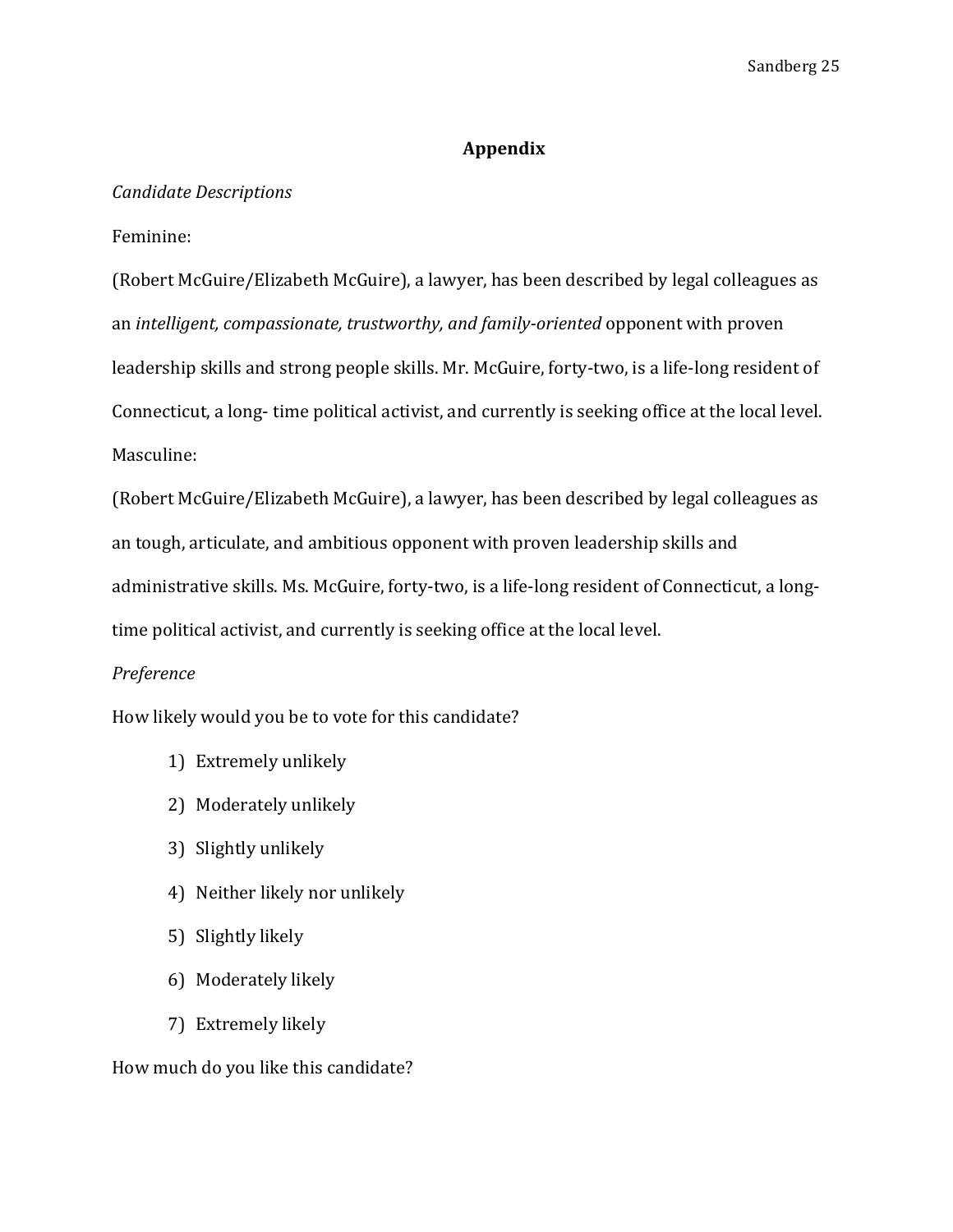- 1) Dislike a great deal
- 2) Dislike a little
- 3) Neither like nor dislike
- 4) Like a little
- 5) Like a great deal

## *Gendered Traits*

Think about the candidate. In your opinion, does the phrase HONEST describe them

extremely well, quite well, not too well or not well at all?

- 1) Not well at all
- 2) Not too well
- 3) Quite well
- 4) Extremely well

Think about the candidate. In your opinion, does the phrase STRONG LEADER describe them extremely well, quite well, not too well or not well at all?

- 1) Not well at all
- 2) Not too well
- 3) Quite well
- 4) Extremely well

Think about the candidate. In your opinion, does the phrase INSPIRING describe them

extremely well, quite well, not too well or not well at all?

- 1) Not well at all
- 2) Not too well
- 3) Quite well